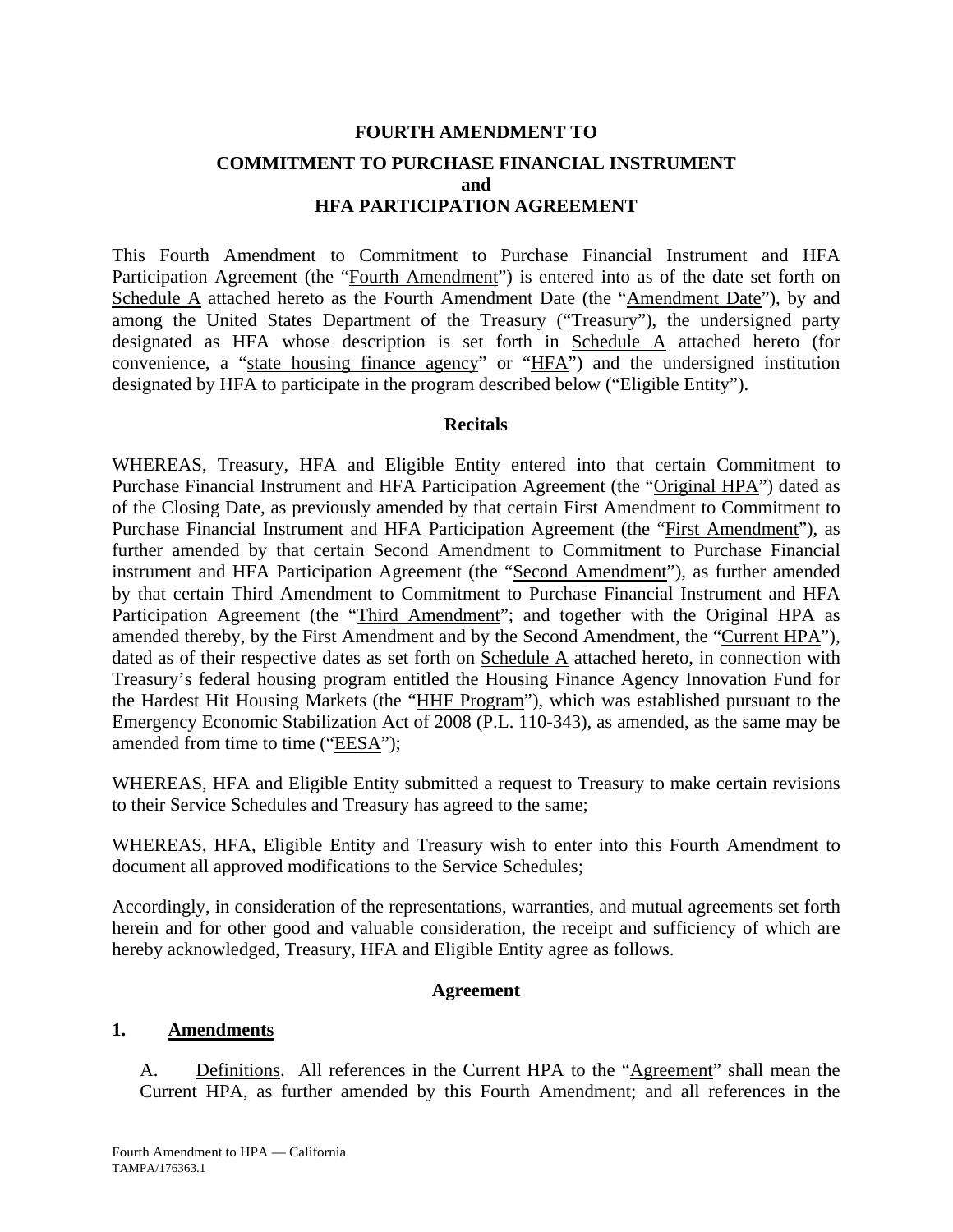Current HPA to Schedules A or B shall mean the Schedules A or B attached to this Fourth Amendment. All references herein to the "HPA" shall mean the Current HPA, as further amended by this Fourth Amendment.

B. Schedule A. Schedule A attached to the Current HPA is hereby deleted in its entirety and replaced with Schedule A attached to this Fourth Amendment.

C. Schedule B. Schedule B attached to the Current HPA is hereby deleted in its entirety and replaced with Schedule B attached to this Fourth Amendment.

# **2. Representations, Warranties and Covenants**

A. HFA and Eligible Entity. HFA and Eligible Entity, each for itself, make the following representations, warranties and covenants to Treasury and the truth and accuracy of such representations and warranties and compliance with and performance of such covenants are continuing obligations of HFA and Eligible Entity, each as to itself. In the event that any of the representations or warranties made herein cease to be true and correct or HFA or Eligible Entity breaches any of its covenants made herein, HFA or Eligible Entity, as the case may be, agrees to notify Treasury immediately and the same shall constitute an Event of Default under the HPA.

(1) HFA and Eligible Entity each hereby certifies, represents and warrants as of the date hereof that each of the representations and warranties of HFA or Eligible Entity, as applicable, contained in the HPA are true, correct, accurate and complete in all material respects as of the date hereof. All covenants of HFA or Eligible Entity, as applicable, contained in the HPA shall remain in full force and effect and neither HFA, nor Eligible Entity is in breach of any such covenant.

(2) Eligible Entity has the full corporate power and authority to enter into, execute, and deliver this Fourth Amendment and any other closing documentation delivered to Treasury in connection with this Fourth Amendment, and to perform its obligations hereunder and thereunder.

(3) HFA has the full legal power and authority to enter into, execute, and deliver this Fourth Amendment and any other closing documentation delivered to Treasury in connection with this Fourth Amendment, and to perform its obligations hereunder and thereunder.

### **3. Miscellaneous**

A. The recitals set forth at the beginning of this Fourth Amendment are true and accurate and are incorporated herein by this reference.

B. Capitalized terms used but not defined herein shall have the meanings ascribed to them in the HPA.

C. Any provision of the HPA that is determined to be prohibited or unenforceable in any jurisdiction shall, as to such jurisdiction, be ineffective to the extent of such prohibition or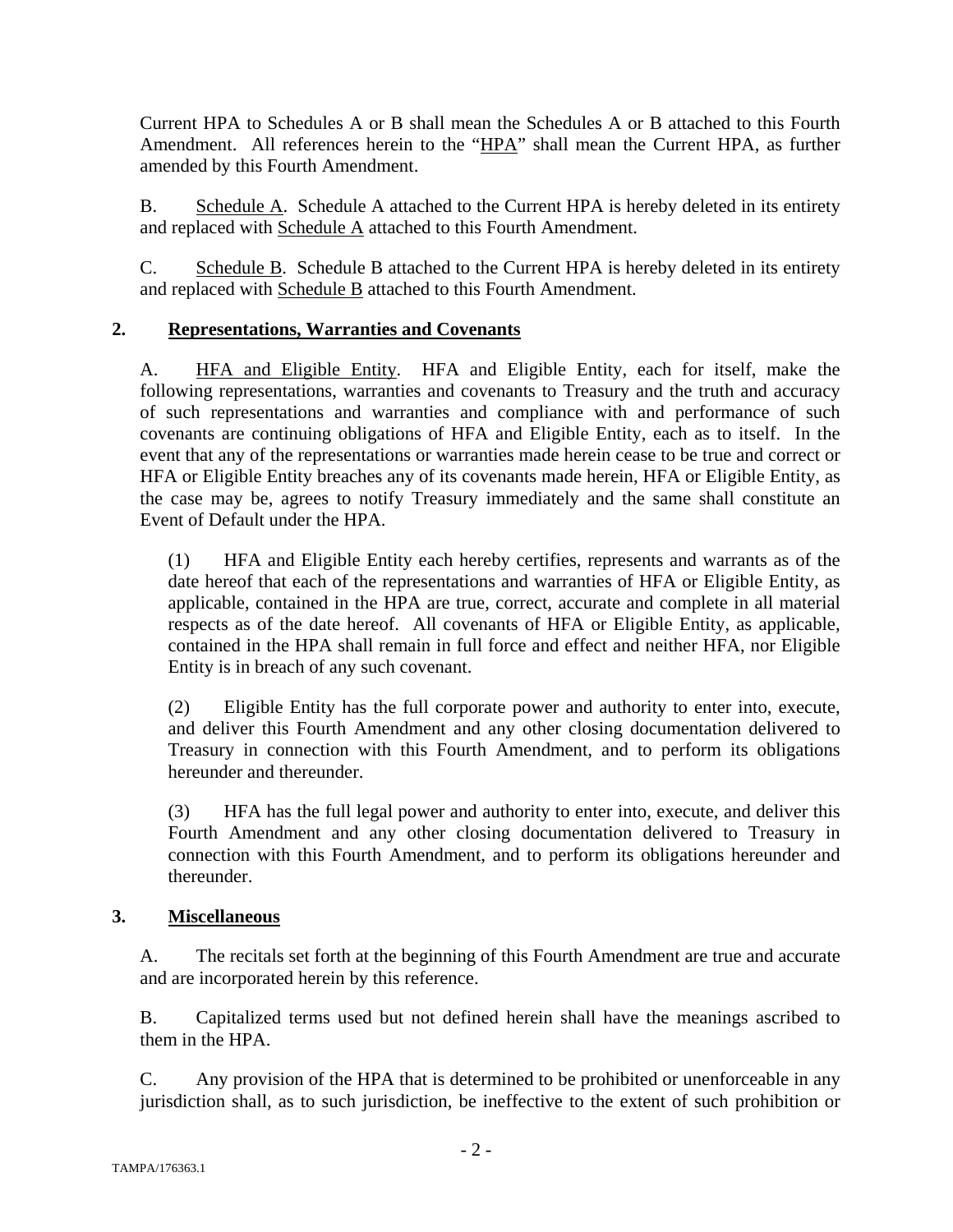unenforceability without invalidating the remaining provisions of the HPA, and no such prohibition or unenforceability in any jurisdiction shall invalidate such provision in any other jurisdiction.

D. This Fourth Amendment may be executed in two or more counterparts (and by different parties on separate counterparts), each of which shall be deemed an original, but all of which together shall constitute one and the same instrument. Facsimile or electronic copies of this Fourth Amendment shall be treated as originals for all purposes.

#### [SIGNATURE PAGE FOLLOWS; REMAINDER OF PAGE INTENTIONALLY LEFT BLANK]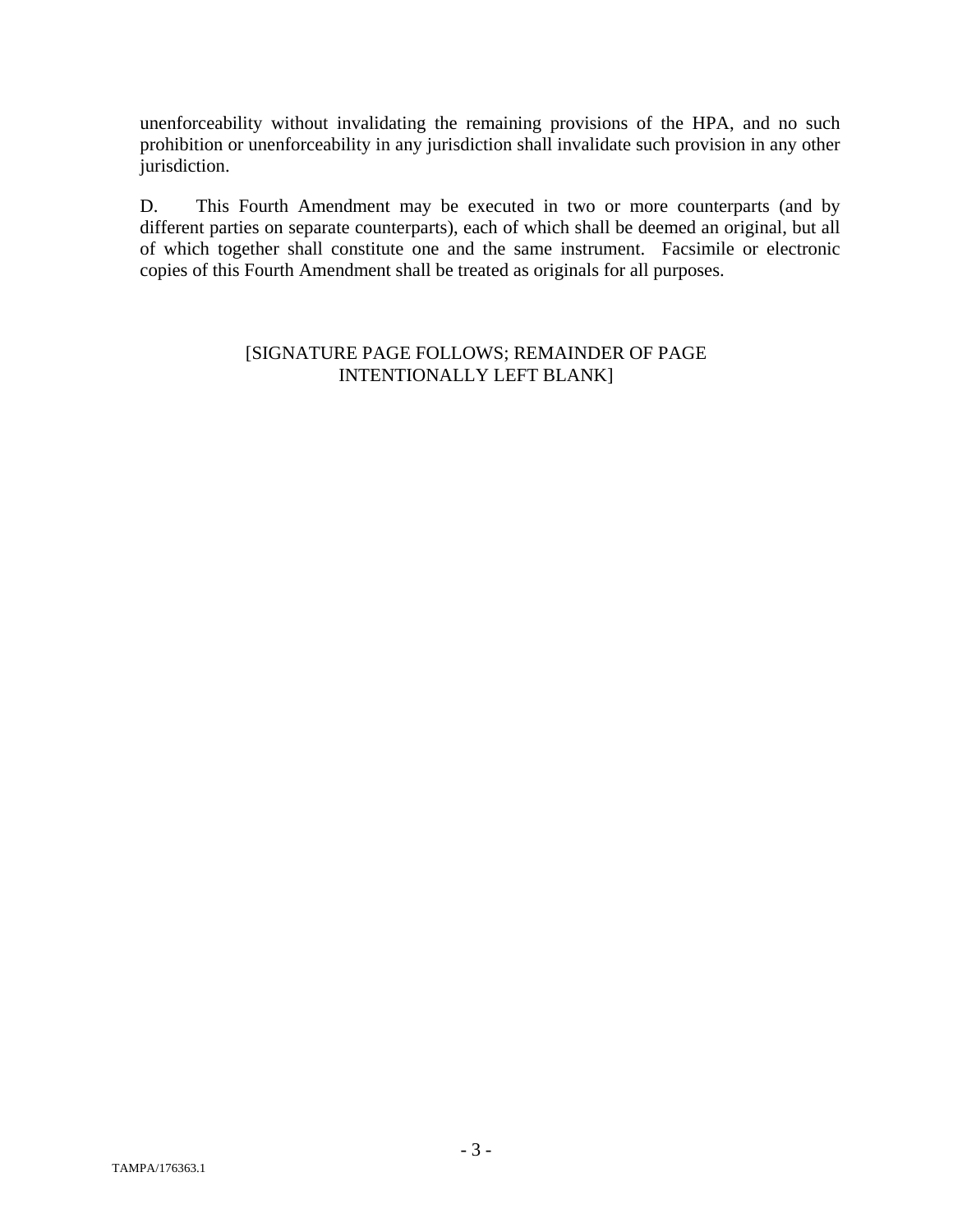**In Witness Whereof**, HFA, Eligible Entity and Treasury by their duly authorized officials hereby execute and deliver this Fourth Amendment to Commitment to Purchase Financial Instrument and HFA Participation Agreement as of the Amendment Date.

#### **HFA**: **TREASURY**:

CALIFORNIA HOUSING FINANCE **AGENCY** 

UNITED STATES DEPARTMENT OF THE **TREASURY** 

By: <u>/s/ L. Steven Spears</u> By: Name: L. Steven Spears Name: Timothy G. Massad

Title: Executive Director Title: Acting Assistant Secretary for Financial Stability

#### **ELIGIBLE ENTITY**:

CALHFA MORTGAGE ASSISTANCE **CORPORATION** 

By: /s/ Diane M. Richardson Name: Diane M. Richardson Title: President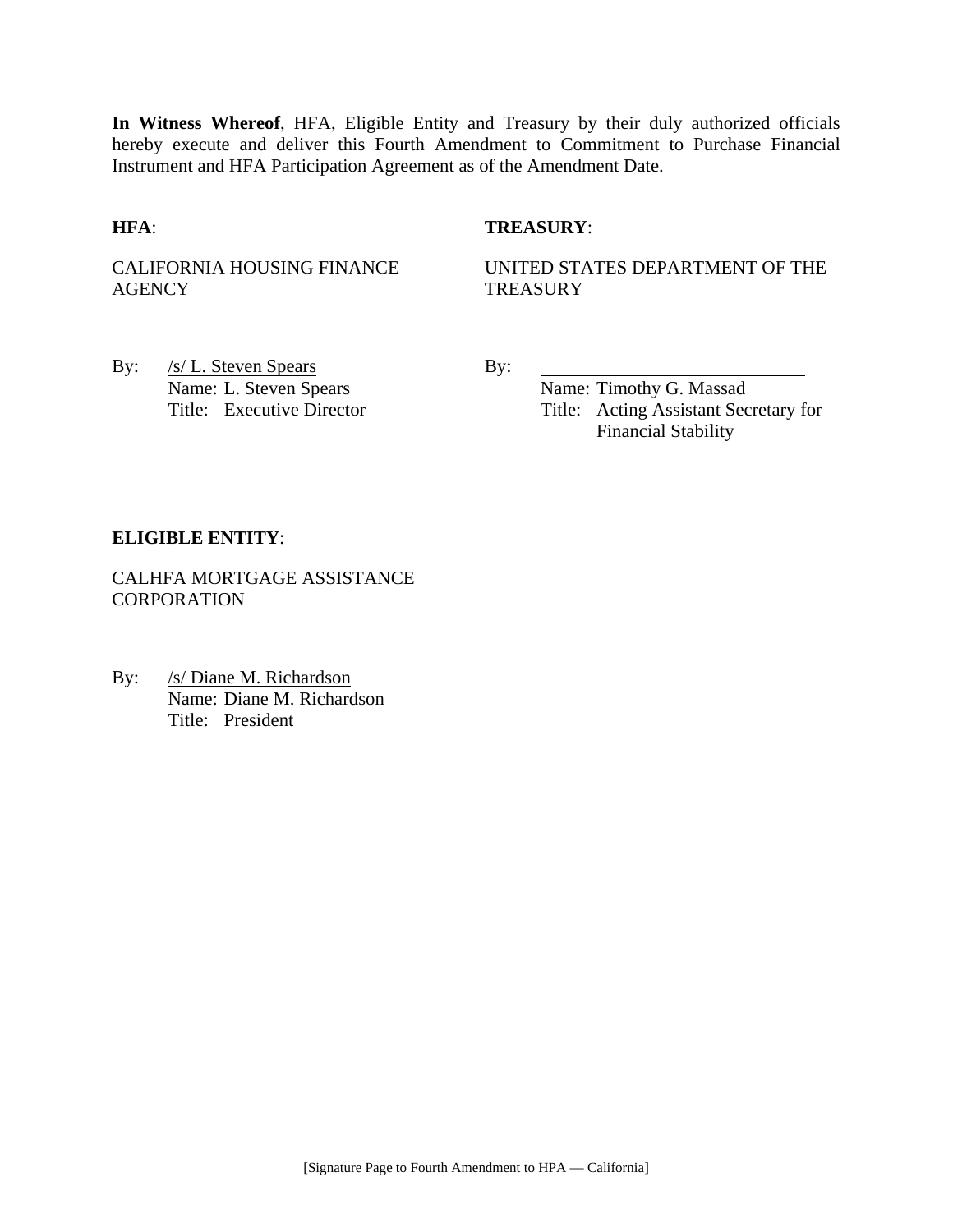In Witness Whereof, HFA, Eligible Entity and Treasury by their duly authorized officials hereby execute and deliver this Fourth Amendment to Commitment to Purchase Financial Instrument and HFA Participation Agreement as of the Amendment Date.

HFA:

#### TREASURY:

CALIFORNIA HOUSING FINANCE **AGENCY** 

By:

Name: Title:

UNITED STATES DEPARTMENT OF THE TREASURY

By:

Name: Timothy G. Massad Title: Acting Assistant Secretary for Financial Stability

#### ELIGIBLE ENTITY:

CALHFA MORTGAGE ASSISTANCE **CORPORATION** 

By:

Name: Title: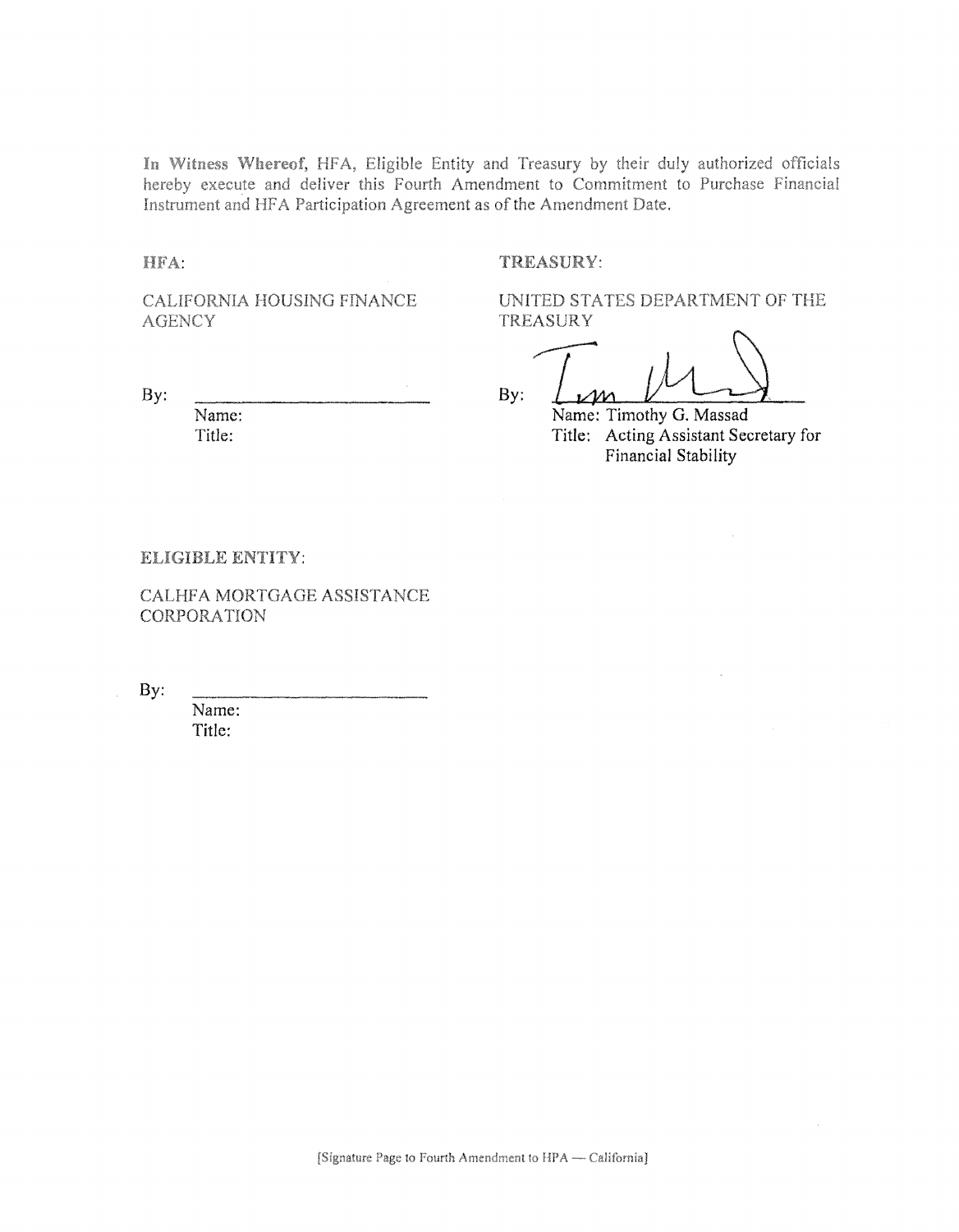# **EXHIBITS AND SCHEDULES**

Schedule A Basic Information<br>Schedule B Service Schedules

Service Schedules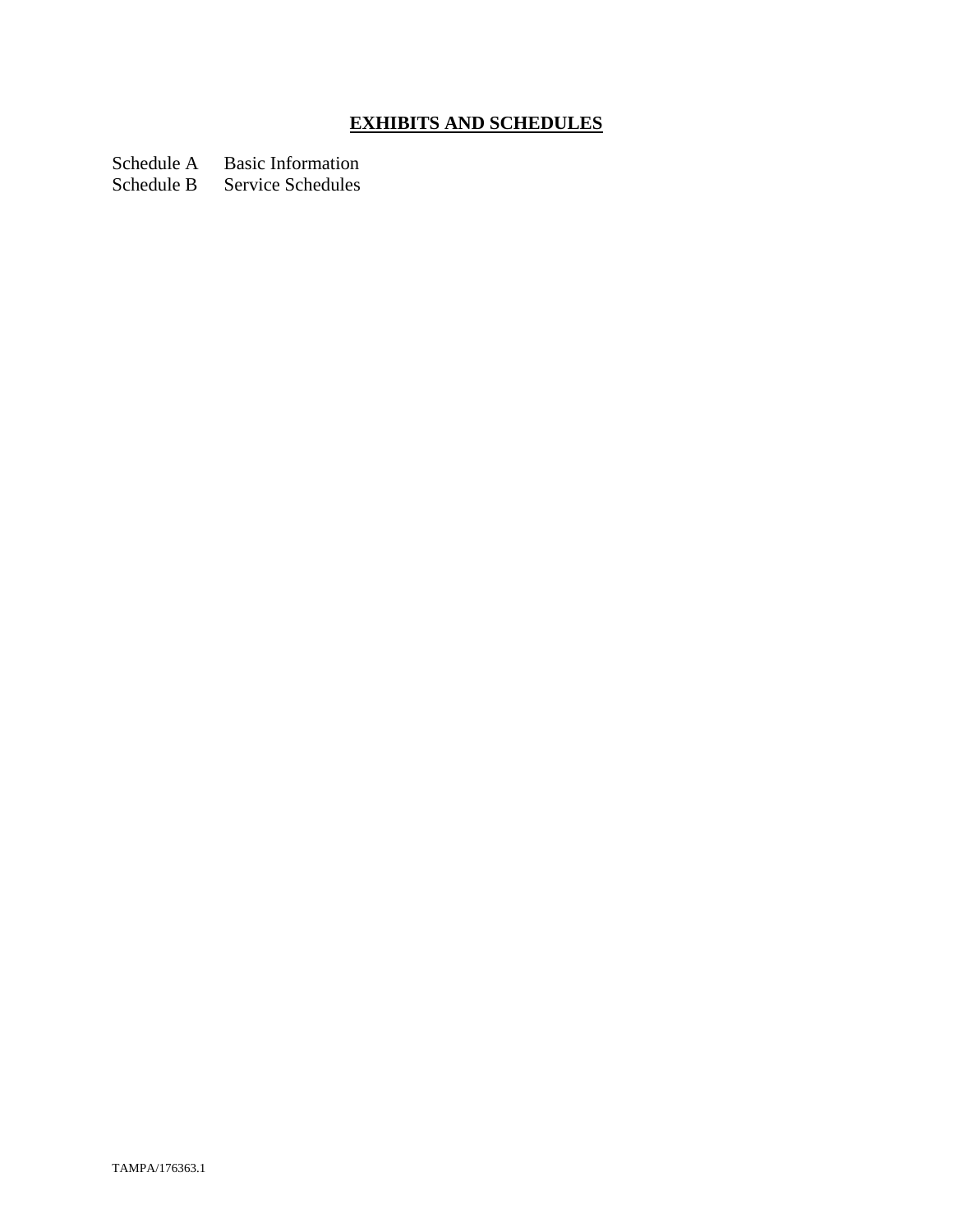# **SCHEDULE A**

# **BASIC INFORMATION**

| Eligible Entity Information:            |                                        |
|-----------------------------------------|----------------------------------------|
| Name of the Eligible Entity:            | CalHFA Mortgage Assistance Corporation |
|                                         |                                        |
| Corporate or other organizational form: | Nonprofit Public Benefit Corporation   |
|                                         |                                        |
| Jurisdiction of organization:           | California                             |
|                                         |                                        |
| Notice Information:                     |                                        |
|                                         |                                        |

| HFA Information:     |                                   |
|----------------------|-----------------------------------|
| Name of HFA:         | California Housing Finance Agency |
| Organizational form: | Agency of the State of California |
| Date of Application: | April 16, 2010                    |
| Date of Action Plan: | September 1, 2010                 |
| Notice Information:  |                                   |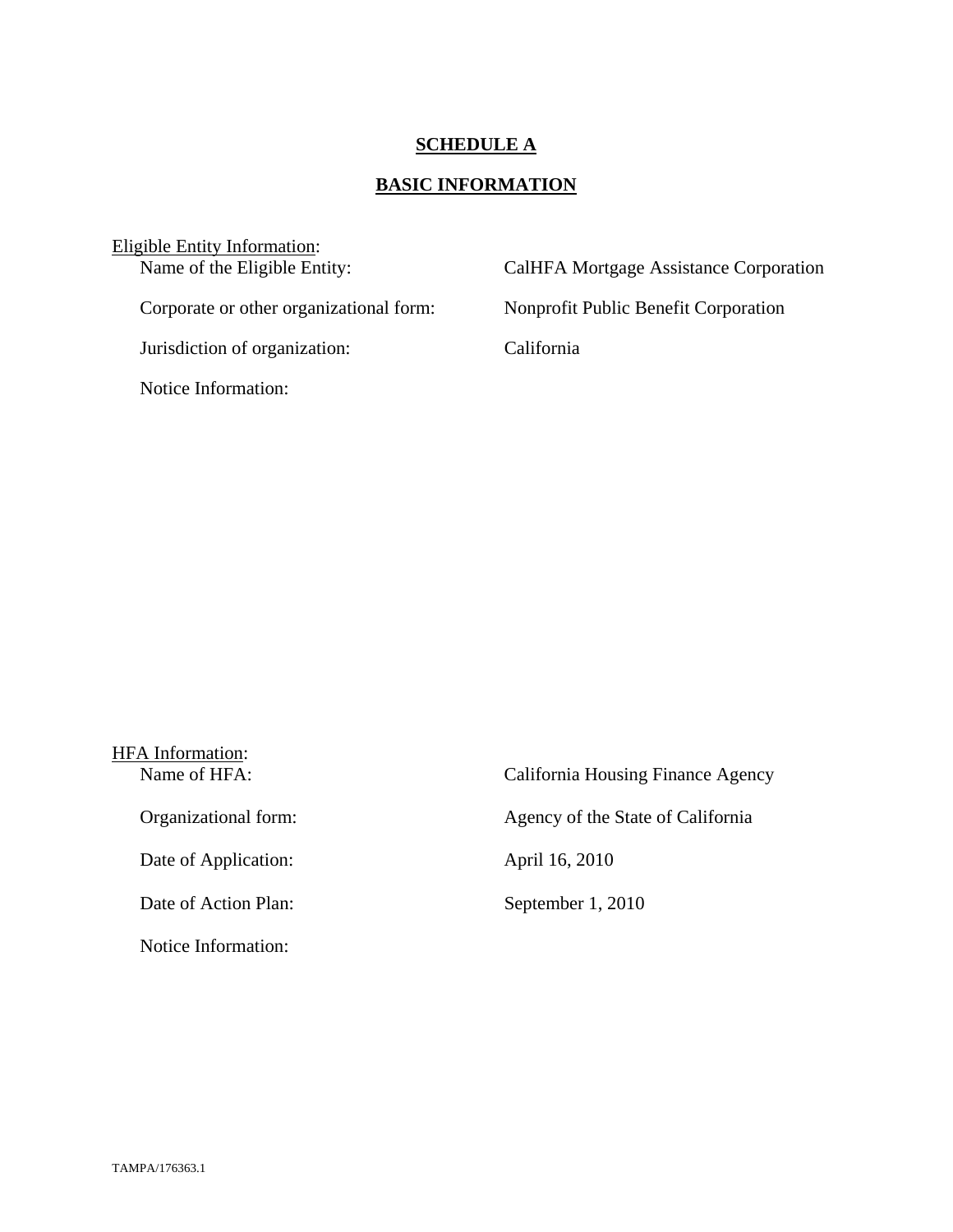| <b>Program Participation Cap:</b>                                               | \$1,975,334,096.00                                                                                                                                        |
|---------------------------------------------------------------------------------|-----------------------------------------------------------------------------------------------------------------------------------------------------------|
| Portion of Program Participation Cap<br><b>Representing Original HHF Funds:</b> | 699,600,000.00<br>$\mathbb{S}$                                                                                                                            |
| Portion of Program Participation Cap<br>Representing Unemployment HHF Funds:    | 476,257,070.00<br>\$                                                                                                                                      |
| Permitted Expenses:                                                             | 148,150,057.20<br>\$                                                                                                                                      |
| <b>Closing Date:</b>                                                            | June 23, 2010                                                                                                                                             |
| <b>First Amendment Date:</b>                                                    | September 23, 2010                                                                                                                                        |
| <b>Second Amendment Date:</b>                                                   | September 29, 2010                                                                                                                                        |
| Third Amendment Date:                                                           | December 16, 2010                                                                                                                                         |
| Fourth Amendment Date:                                                          | March 31, 2011                                                                                                                                            |
| <b>Eligible Entity Depository Account Information:</b>                          | See account information set forth in the<br>Depository Account Control Agreement<br>between Treasury and Eligible<br>Entity<br>regarding the HHF Program. |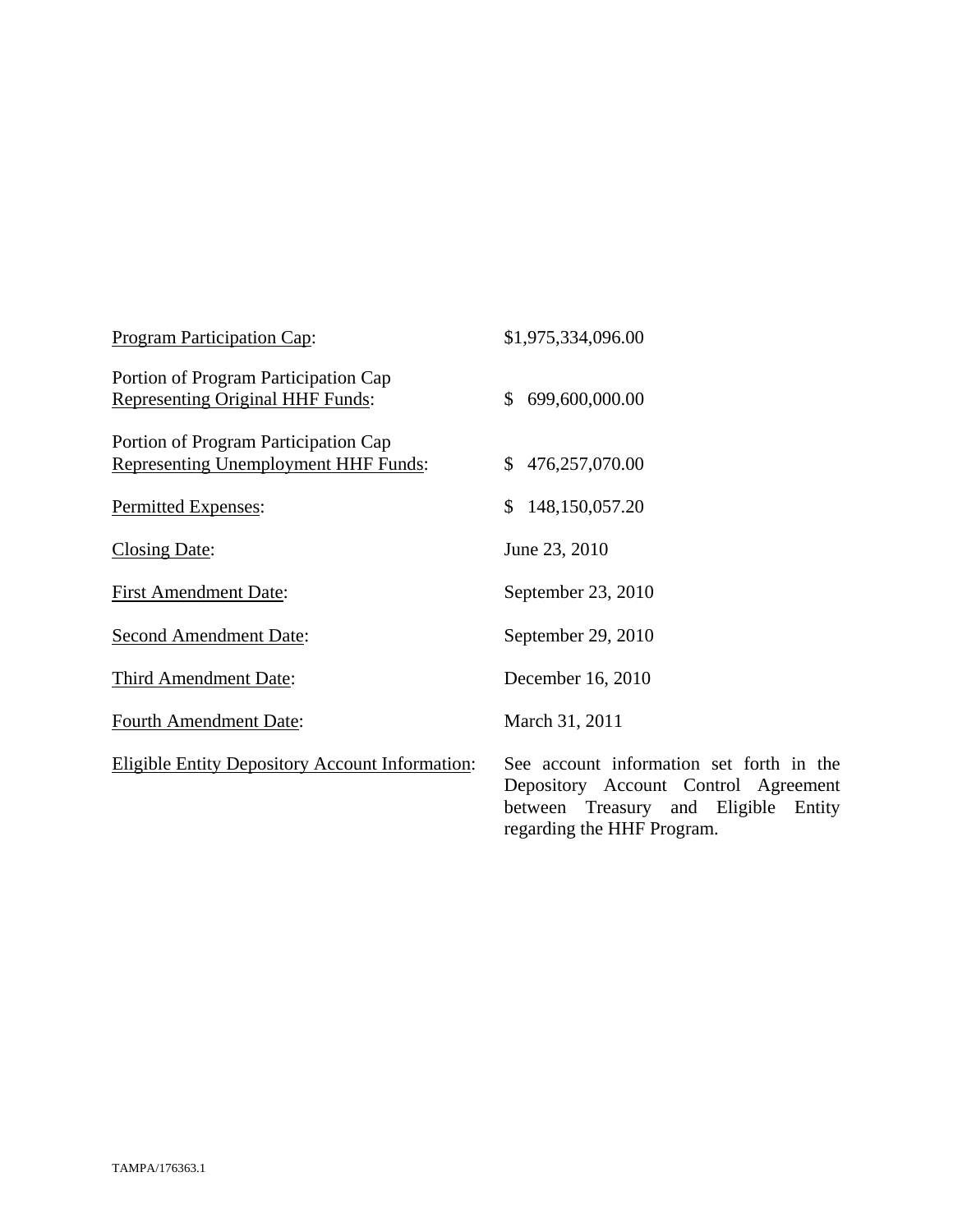#### **SERVICE SCHEDULES**

The Service Schedules attached as Schedule B to the Current HPA are hereby deleted in their entirety and replaced with the attached Service Schedules (numbered sequentially as Service Schedule B-1, Service Schedule B-2, et. seq.), which collectively comprise Schedule B to the HPA.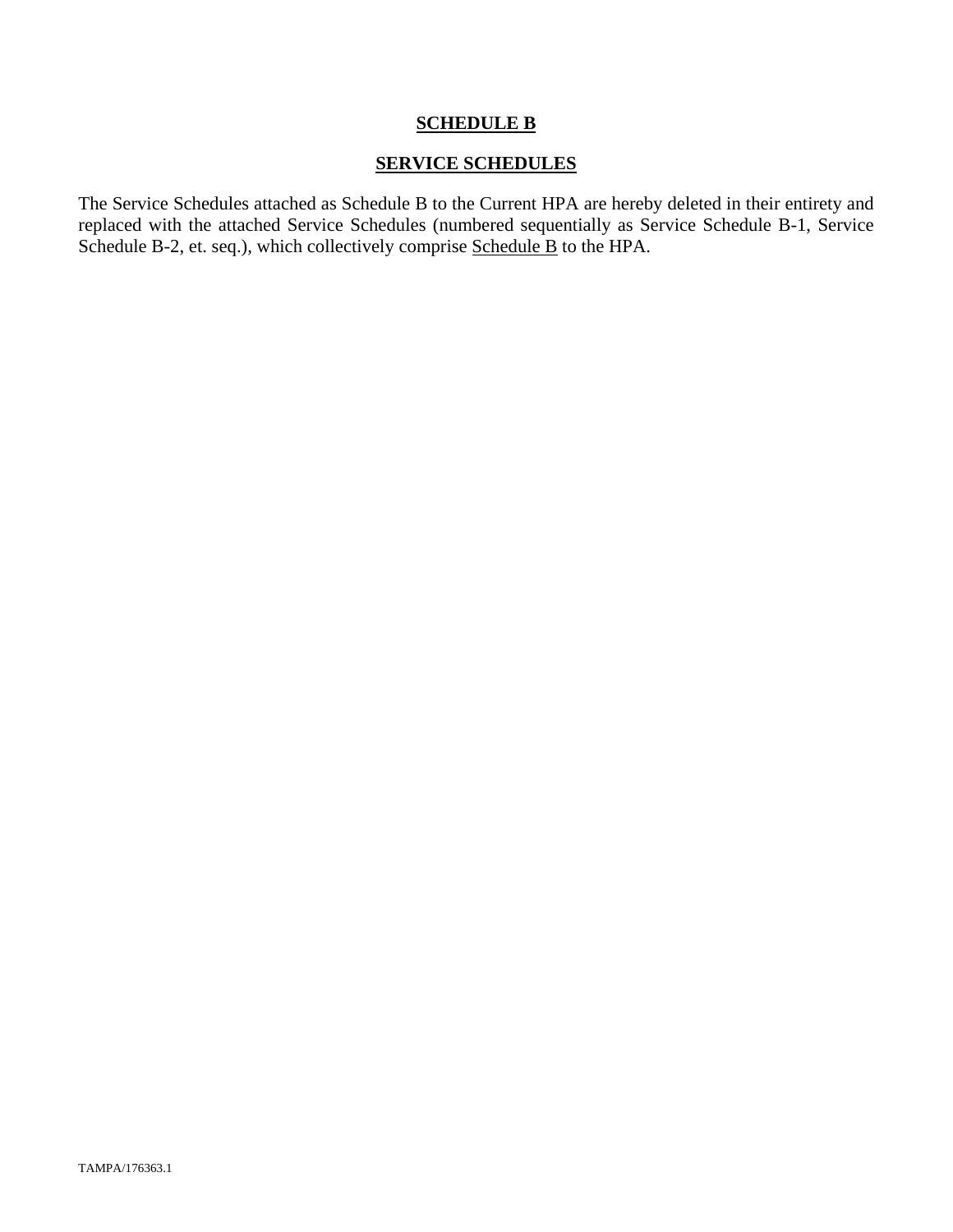# **California Housing Finance Agency Mortgage Assistance Corporation ("CalHFA MAC")**

# **UNEMPLOYMENT MORTGAGE ASSISTANCE PROGRAM**

| 1. Program          | The Unemployment Mortgage Assistance Program (UMA) is one of          |
|---------------------|-----------------------------------------------------------------------|
| Overview            | CalHFA MAC's federally-funded programs developed to provide           |
|                     | temporary financial assistance to eligible California homeowners      |
|                     | who wish to remain in their homes but have suffered a loss of income  |
|                     | due to unemployment.                                                  |
|                     |                                                                       |
|                     | CalHFA MAC is partnering with financial institutions to directly      |
|                     | provide program funds to subsidize an eligible homeowner's            |
|                     | mortgage payments.                                                    |
|                     |                                                                       |
|                     | UMA provides mortgage payment assistance equal to the lesser of       |
|                     | \$3,000 per month or 100% of the PITI (principal, interest, tax,      |
|                     | insurance) and any escrowed homeowner's association dues or           |
|                     | assessments, for up to six (6) months, with the purpose of preventing |
|                     | avoidable foreclosures until such time that the homeowner retains     |
|                     | employment sufficient to meet the demands of satisfying their regular |
|                     | mortgage payment.                                                     |
| 2. Program Goals    | UMA's goal is to help homeowners remain in their homes and            |
|                     | prevent avoidable foreclosures despite loss of income due to          |
|                     | unemployment.                                                         |
|                     |                                                                       |
|                     | The UMA program will minimize past due payments, and provide a        |
|                     | homeowner with additional time to find alternate employment and       |
|                     | replace income needed to make their mortgage payment.                 |
|                     |                                                                       |
|                     | UMA was designed to assist homeowners who are currently eligible      |
|                     | to receive unemployment benefits.                                     |
|                     |                                                                       |
|                     | UMA was designed to complement other loss mitigation programs,        |
|                     | including increasing a homeowner's eligibility for an extended        |
|                     | written forbearance plan and/or loan modification.                    |
| 3. Target           | UMA is designed to target low-to-moderate income homeowners and       |
| <b>Population /</b> | address the needs of a homeowner's specific situation in lieu of      |
| <b>Areas</b>        | targeting certain regions or counties.                                |
|                     |                                                                       |
| 4. Program          | \$874,995,915.28                                                      |
| <b>Allocation</b>   |                                                                       |
| (Excluding          |                                                                       |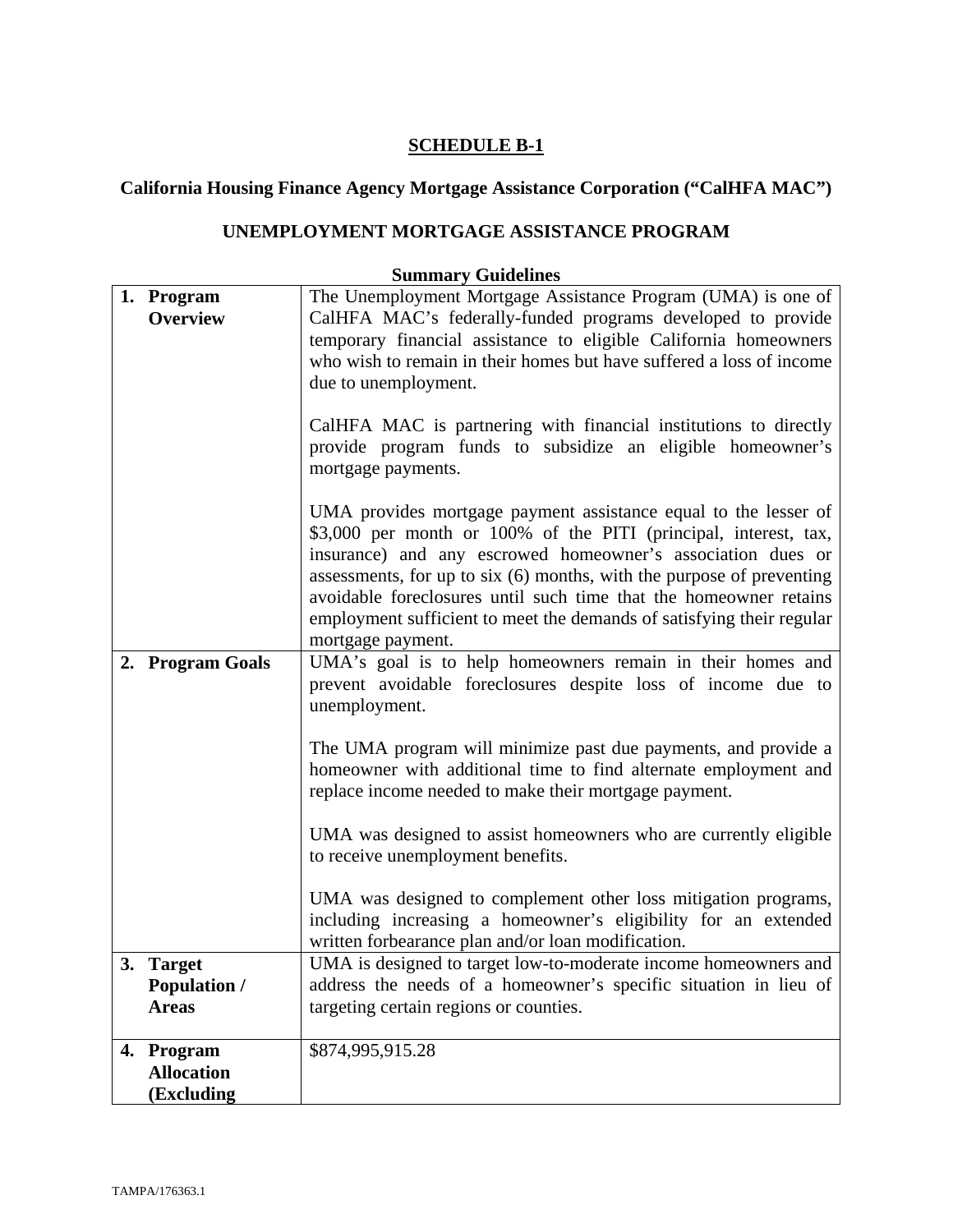| <b>Administrative</b>          |                                                                                                |
|--------------------------------|------------------------------------------------------------------------------------------------|
| <b>Expenses</b> )              |                                                                                                |
| 5.<br><b>Borrower</b>          | Homeowner must qualify as a low-to-moderate income                                             |
| Eligibility                    | household, as follows:                                                                         |
| Criteria                       | o Low-to-moderate income of 120% or less of the HCD                                            |
|                                | Area Median Income (as defined by the California                                               |
|                                | State Department of Housing and Community                                                      |
|                                | Development), for a family of four, in the county                                              |
|                                | where homeowner resides.                                                                       |
|                                | A loan financed in whole or in part by bonds that are<br>$\circ$                               |
|                                | tax-exempt under IRC section 143, the homeowner is                                             |
|                                | presumed to satisfy income limits.                                                             |
|                                | Homeowner must complete and sign a Hardship Affidavit /                                        |
|                                | 3rd Party Authorization documenting the reason for the                                         |
|                                | hardship.                                                                                      |
|                                | Homeowners who have recently encountered a financial                                           |
|                                | hardship due to underemployment or unemployment,                                               |
|                                | including those whose financial hardship is related to their                                   |
|                                | military service.                                                                              |
|                                | Homeowner must agree to provide<br>all<br>necessary                                            |
|                                | documentation to satisfy program guidelines established by                                     |
|                                | CalHFA MAC.                                                                                    |
|                                | Homeowner must be currently eligible to receive                                                |
|                                | unemployment benefits.                                                                         |
|                                | Mortgage loan is delinquent or at risk of imminent default as                                  |
|                                | substantiated by homeowner's hardship documentation.                                           |
|                                | Loans in foreclosure are not eligible.                                                         |
|                                | Homeowner in an "active" Chapter 7 or Chapter 13<br>$\bullet$                                  |
|                                | bankruptcy is eligible for the program subject to the                                          |
|                                | homeowner's counsel or bankruptcy trustee approval in                                          |
|                                | accordance with local court rules and procedures.                                              |
|                                | General program eligibility is determined by CalHFA MAC,                                       |
|                                | the housing counselor or servicer based on information                                         |
|                                | received from the homeowner. Program-specific eligibility is                                   |
|                                | determined by CalHFA MAC on a first-come/first-approved                                        |
|                                | basis until program funds and funding reserves have been                                       |
|                                | exhausted. Loan servicer will implement the HHF program                                        |
|                                | based on participation agreement terms and conditions.                                         |
|                                | Funding allocation will be tracked, monitored and performed                                    |
|                                | by CalHFA MAC in a centralized processing operation.                                           |
| <b>Property / Loan</b><br>6.   | Current unpaid principal balance (UPB) of the first lien<br>$\bullet$                          |
| <b>Eligibility</b><br>Criteria | mortgage loan is not greater than \$729,750 (GSE conforming<br>limit for a one-unit property). |
|                                |                                                                                                |
|                                |                                                                                                |
|                                | The property securing the mortgage loan must not be<br>abandoned, vacant or condemned.         |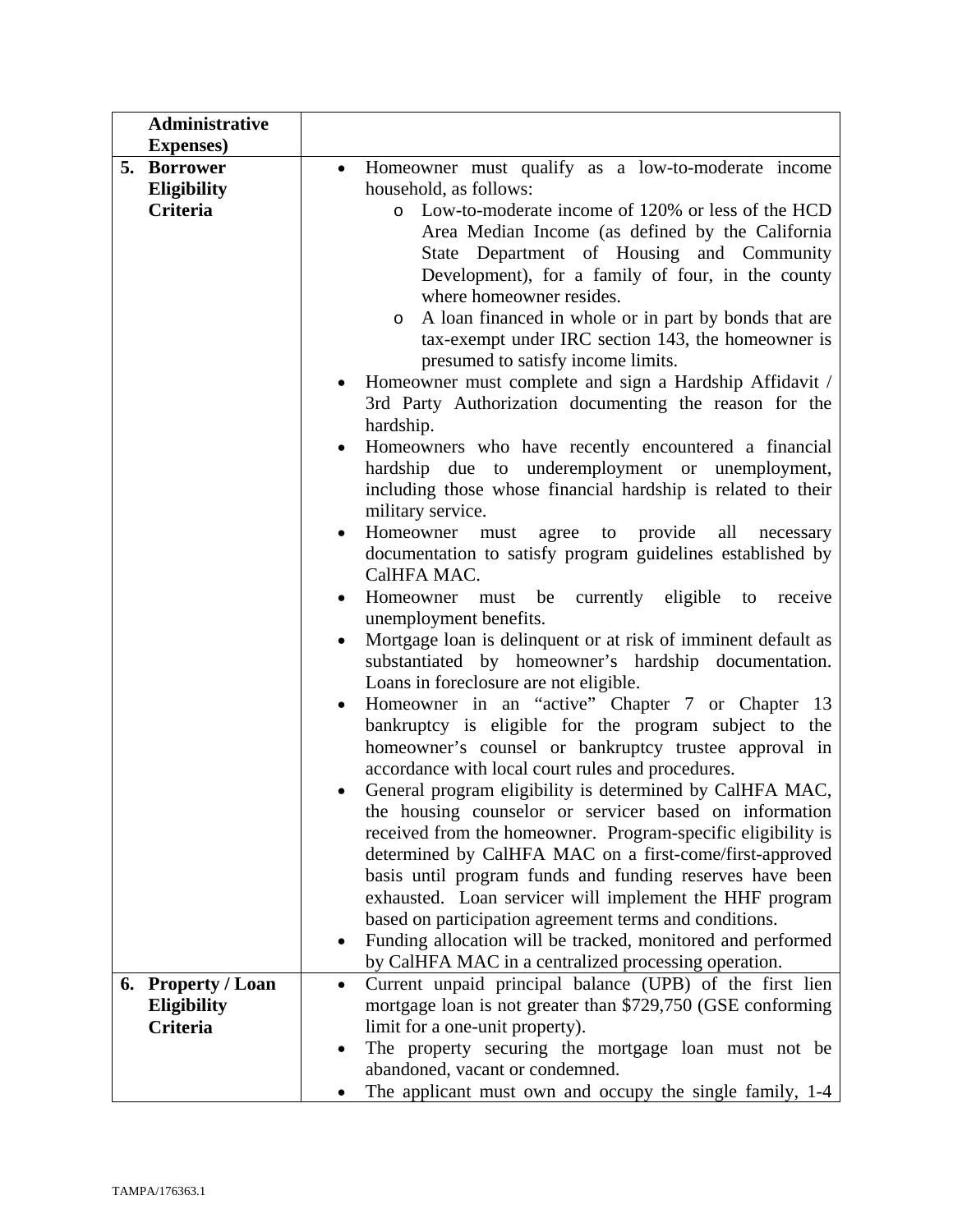|                                                                  | unit home (an attached or detached house or a condominium<br>unit) located in California and it must be their primary                                                                                                                                                                                                                                                                                                                                                                                                                                                                                                                                                                                                                                                                                                                                                                                                          |
|------------------------------------------------------------------|--------------------------------------------------------------------------------------------------------------------------------------------------------------------------------------------------------------------------------------------------------------------------------------------------------------------------------------------------------------------------------------------------------------------------------------------------------------------------------------------------------------------------------------------------------------------------------------------------------------------------------------------------------------------------------------------------------------------------------------------------------------------------------------------------------------------------------------------------------------------------------------------------------------------------------|
|                                                                  | residence.                                                                                                                                                                                                                                                                                                                                                                                                                                                                                                                                                                                                                                                                                                                                                                                                                                                                                                                     |
| 7. Program<br><b>Exclusions</b>                                  | Loan is more than three $(3)$ payments delinquent as of the<br>$\bullet$<br>date of request for assistance or at the time homeowner<br>requested HAMP UP forbearance from their servicer.<br>Loan is in foreclosure.<br>Homeowner owns other real property.<br>$\bullet$<br>Homeowner's "hardship" is a result of voluntary resignation<br>of employment.<br>The homeowner is no longer eligible for unemployment<br>benefits from the California Employment Development<br>Department (EDD) benefit or such benefits will expire within<br>90 days.                                                                                                                                                                                                                                                                                                                                                                           |
| <b>Structure of</b><br>8.<br><b>Assistance</b>                   | CalHFA MAC will structure the assistance as a non-recourse, non-<br>interest bearing subordinate loan in favor of the Eligible Entity<br>(CalHFA MAC) secured by a junior lien recorded against the<br>property in the amount of the total reduced PITI and any escrowed<br>homeowner's association dues or assessments, and equal to the total<br>amount of HHF unemployment assistance. At the conclusion of (3)<br>three years, the subordinate loan will be released. Loan funds will<br>only be repaid to Eligible Entity (CalHFA MAC) in the event of a<br>sale or refinance with sufficient net equity proceeds prior to<br>forgiveness. Recovered funds will be recycled in order to provide<br>additional program assistance until December 31, 2017, at which<br>time any recovered funds will be returned to Treasury.<br>After December 31, 2017, any remaining or returned funds will be<br>returned to Treasury. |
| 9. Per Household<br><b>Assistance</b><br>10. Duration of         | Up to \$18,000 per household total (average funding of \$14,455.43),<br>equaling the lesser of \$3,000 per month or 100% of PITI and any<br>escrowed homeowner's association dues or assessments (and in all<br>cases, subject to the HHF Program maximum benefit cap of \$50,000<br>with respect to monies previously received under other HHF<br>Programs, if any).<br>Homeowner participation in UMA is limited to six (6) months                                                                                                                                                                                                                                                                                                                                                                                                                                                                                           |
| <b>Assistance</b>                                                | maximum.                                                                                                                                                                                                                                                                                                                                                                                                                                                                                                                                                                                                                                                                                                                                                                                                                                                                                                                       |
| 11. Estimated<br>Number of<br>Participating<br><b>Households</b> | Approximately 60,531. This figure is based on loans with unpaid<br>principal balances ranging from \$200,000 to \$400,000 with an<br>average funding of \$14,455.43.                                                                                                                                                                                                                                                                                                                                                                                                                                                                                                                                                                                                                                                                                                                                                           |
| 12. Program<br>Inception /<br><b>Duration</b>                    | The statewide launch of UMA was January 10, 2011 and it will<br>continue up to three (3) years or until funding is fully reserved.                                                                                                                                                                                                                                                                                                                                                                                                                                                                                                                                                                                                                                                                                                                                                                                             |
| 13. Program                                                      | UMA will serve as a gateway to homeowner programs aimed at                                                                                                                                                                                                                                                                                                                                                                                                                                                                                                                                                                                                                                                                                                                                                                                                                                                                     |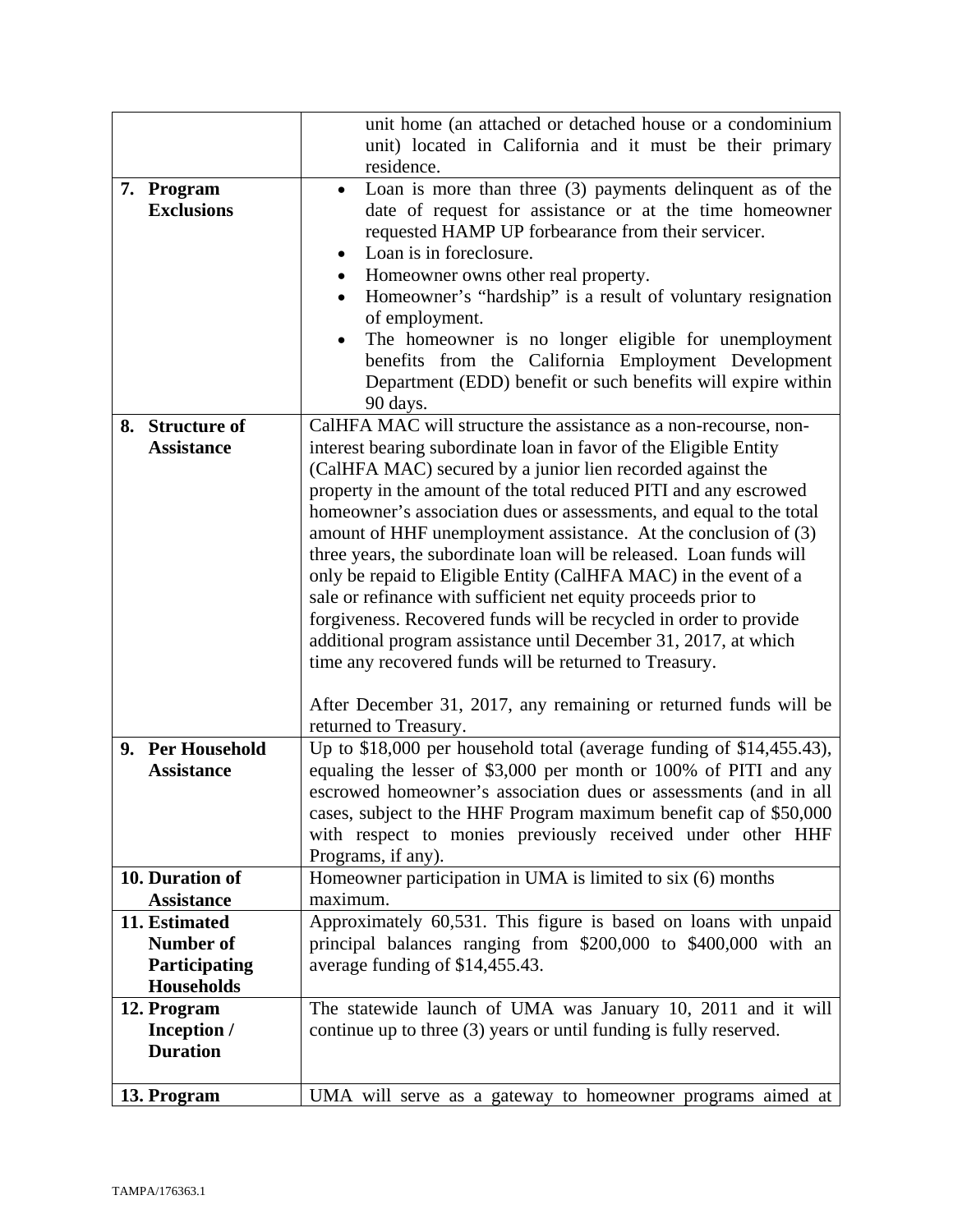| Interactions with<br><b>Other HFA</b> | reinstatement and principal reduction as permitted by program<br>guidelines. |  |
|---------------------------------------|------------------------------------------------------------------------------|--|
| <b>Programs</b>                       |                                                                              |  |
| 14. Program                           | This benefit may precede or extend HAMP, including HAMP UP for               |  |
| <b>Interactions with</b>              | temporary unemployment assistance which when combined may                    |  |
| <b>HAMP</b>                           | provide assistance for up to one year. HAMP UP currently offers a            |  |
|                                       | minimum of three months and up to six months for some                        |  |
|                                       | homeowners.                                                                  |  |
| 15. Program                           | Upon completion of all UMA benefit assistance payments and based             |  |
| Leverage with                         | on homeowner need, the Servicer agrees to consider an extension of           |  |
| <b>Other Financial</b>                | unemployment forbearance plan (such as HAMP UP or other                      |  |
| <b>Resources</b>                      | Proprietary program) or other foreclosure prevention program as              |  |
|                                       | applicable per investor guidelines.                                          |  |
|                                       |                                                                              |  |
|                                       | CalHFA MAC will request that the loan servicer waive fees (e.g.,             |  |
|                                       | NSF and late charges).                                                       |  |
| 16. Qualify as an                     | $\square$ No<br>$\boxtimes$ Yes                                              |  |
| Unemployment                          |                                                                              |  |
| Program                               |                                                                              |  |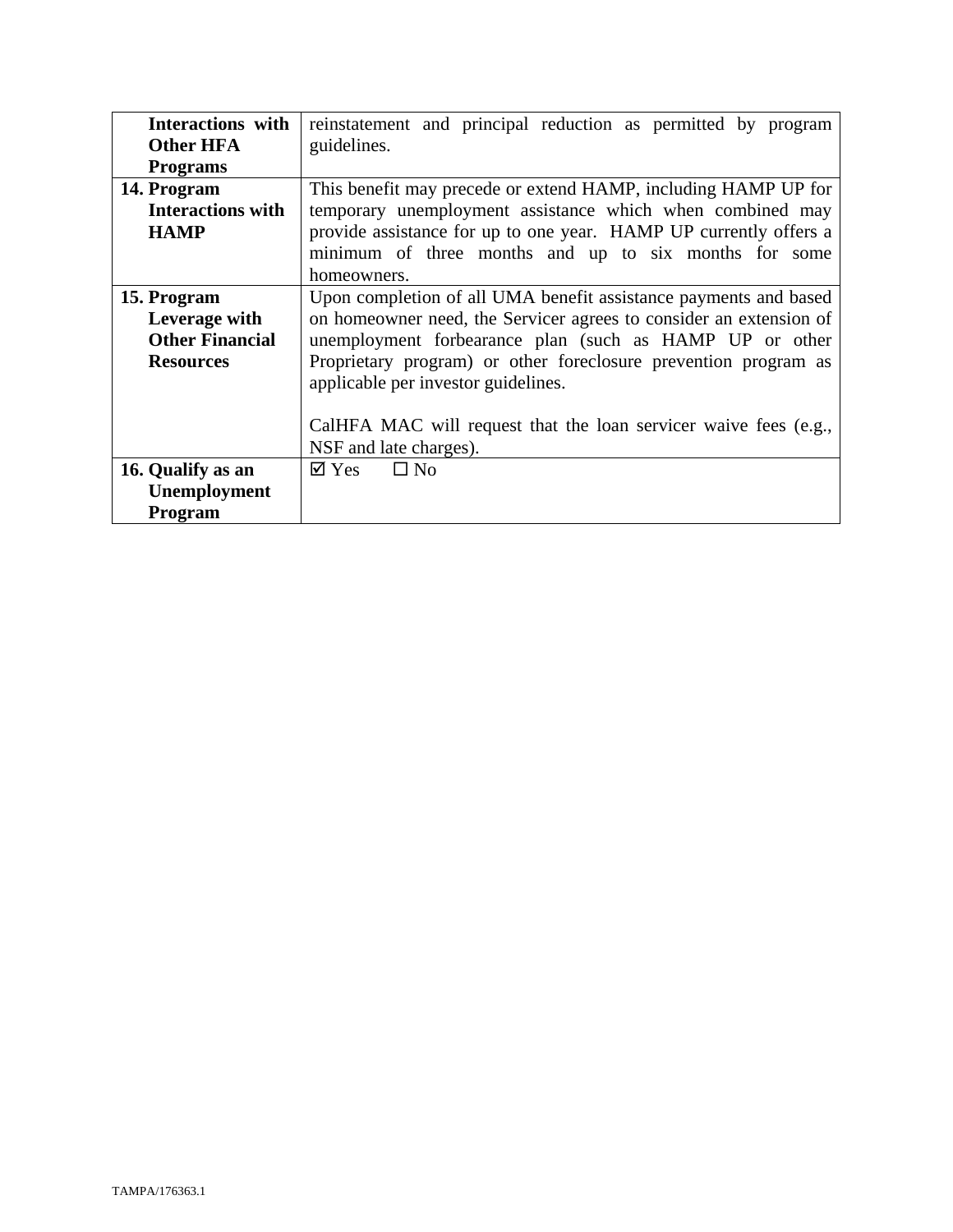# **California Housing Finance Agency Mortgage Assistance Corporation ("CalHFA MAC")**

# **MORTGAGE REINSTATEMENT ASSISTANCE PROGRAM**

|    | 1. Program                  | The Mortgage Reinstatement Assistance Program (MRAP) is one of                                                                                                                                                                                                                    |
|----|-----------------------------|-----------------------------------------------------------------------------------------------------------------------------------------------------------------------------------------------------------------------------------------------------------------------------------|
|    | <b>Overview</b>             | CalHFA MAC's federally-funded programs developed to provide                                                                                                                                                                                                                       |
|    |                             | temporary financial assistance to eligible homeowners who wish to                                                                                                                                                                                                                 |
|    |                             | remain in their homes but are in imminent danger of losing their                                                                                                                                                                                                                  |
|    |                             | home to foreclosure.                                                                                                                                                                                                                                                              |
|    |                             |                                                                                                                                                                                                                                                                                   |
|    |                             | MRAP provides funds to assist income-qualified homeowners to                                                                                                                                                                                                                      |
|    |                             | help them cure their delinquent first mortgage loan arrearages,                                                                                                                                                                                                                   |
|    |                             | which may also include payments needed to reinstate their loans                                                                                                                                                                                                                   |
|    |                             | from foreclosure.                                                                                                                                                                                                                                                                 |
|    | 2. Program Goals            | The MRAP program will prevent avoidable foreclosures by helping                                                                                                                                                                                                                   |
|    |                             | homeowners reinstate their past due first mortgage loans.                                                                                                                                                                                                                         |
|    |                             |                                                                                                                                                                                                                                                                                   |
|    |                             | MRAP will also mitigate the need for large reinstatement dollars to                                                                                                                                                                                                               |
|    |                             | be capitalized with remaining loan balance, and thus, broaden the                                                                                                                                                                                                                 |
|    |                             | population of homeowners who otherwise may not qualify for                                                                                                                                                                                                                        |
|    |                             | modification.                                                                                                                                                                                                                                                                     |
|    | 3. Target Population        | MRAP is designed to target low-to-moderate income homeowners                                                                                                                                                                                                                      |
|    | / Areas                     | and address the needs of a homeowner's specific situation in lieu of                                                                                                                                                                                                              |
|    |                             | targeting certain regions or counties.                                                                                                                                                                                                                                            |
|    | 4. Program                  | \$129,400,000.00                                                                                                                                                                                                                                                                  |
|    | <b>Allocation</b>           |                                                                                                                                                                                                                                                                                   |
|    | (Excluding                  |                                                                                                                                                                                                                                                                                   |
|    | <b>Administrative</b>       |                                                                                                                                                                                                                                                                                   |
|    | <b>Expenses</b> )           |                                                                                                                                                                                                                                                                                   |
| 5. | <b>Borrower</b>             | Homeowner must qualify as a low-to-moderate income<br>$\bullet$                                                                                                                                                                                                                   |
|    | <b>Eligibility Criteria</b> | household, as follows:                                                                                                                                                                                                                                                            |
|    |                             | Low-to-moderate income of 120% or less of the<br>$\circ$                                                                                                                                                                                                                          |
|    |                             | HCD Area Median Income (as defined by the                                                                                                                                                                                                                                         |
|    |                             | State Department of Housing<br>California<br>and                                                                                                                                                                                                                                  |
|    |                             | Community Development), for a family of four, in                                                                                                                                                                                                                                  |
|    |                             | the county where homeowner resides.                                                                                                                                                                                                                                               |
|    |                             |                                                                                                                                                                                                                                                                                   |
|    |                             |                                                                                                                                                                                                                                                                                   |
|    |                             |                                                                                                                                                                                                                                                                                   |
|    |                             |                                                                                                                                                                                                                                                                                   |
|    |                             | A loan financed in whole or in part by bonds that are<br>$\circ$<br>tax-exempt under IRC section 143, the homeowner is<br>presumed to satisfy income limits.<br>Homeowner must complete and sign a Hardship Affidavit /<br>3rd Party Authorization documenting the reason for the |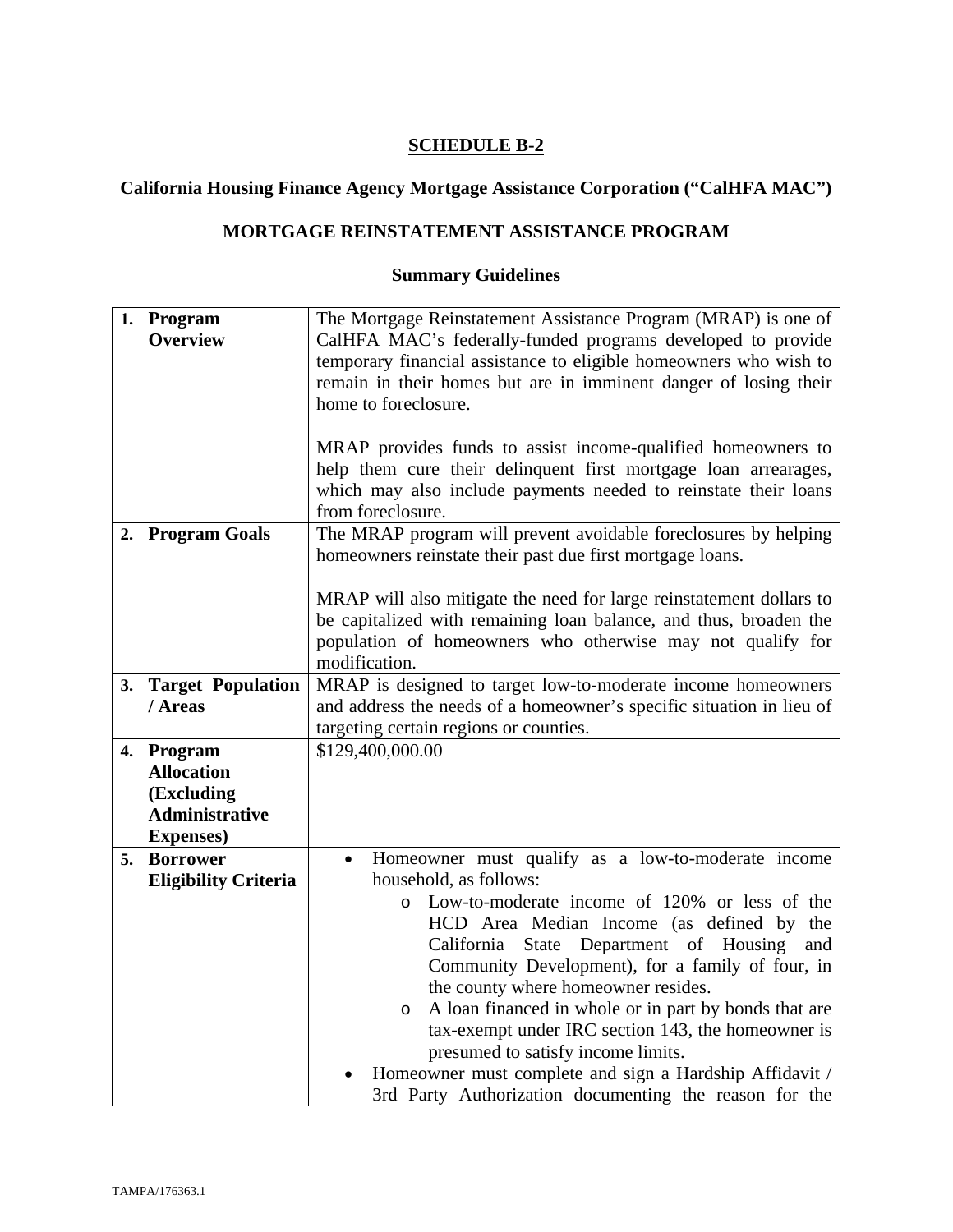|                             | hardship.                                                              |
|-----------------------------|------------------------------------------------------------------------|
|                             | Homeowners who have recently encountered a financial                   |
|                             | hardship due to their military service are eligible.                   |
|                             | Homeowner has adequate income to sustain reinstated first<br>$\bullet$ |
|                             | lien mortgage loan.                                                    |
|                             |                                                                        |
|                             | Homeowner must<br>agree to provide all necessary                       |
|                             | documentation to satisfy program guidelines established by             |
|                             | CalHFA MAC.                                                            |
|                             | Mortgage loan is delinquent or at risk of imminent default as<br>٠     |
|                             | substantiated by homeowner's hardship documentation.                   |
|                             | Loans in foreclosure are eligible.                                     |
|                             | Homeowner in an "active" Chapter 7 or Chapter 13                       |
|                             | bankruptcy is eligible for the program subject to the                  |
|                             | homeowner's counsel or bankruptcy trustee approval in                  |
|                             | accordance with local court rules and procedures.                      |
|                             | General program eligibility is determined by CalHFA MAC,               |
|                             | the housing counselor or servicer based on information                 |
|                             | received from the homeowner. Program-specific eligibility              |
|                             | is determined by CalHFA MAC on a first-come/first-                     |
|                             |                                                                        |
|                             | approved basis until program funds and funding reserves                |
|                             | have been exhausted. Loan servicer will implement the HHF              |
|                             | program based on participation agreement terms and                     |
|                             | conditions.                                                            |
|                             | Funding allocation will be tracked, monitored and performed<br>٠       |
|                             | by CalHFA MAC in a centralized processing operation.                   |
| 6. Property / Loan          | Current unpaid principal balance (UPB) of the first lien<br>$\bullet$  |
| <b>Eligibility Criteria</b> | mortgage loan is not greater than \$729,750 (GSE conforming            |
|                             | limit for a one-unit property).                                        |
|                             | The property securing the mortgage loan must not be                    |
|                             | abandoned, vacant or condemned.                                        |
|                             | The applicant must own and occupy the single family, 1-4               |
|                             | unit home (an attached or detached house or a condominium              |
|                             | unit) located in California and it must be their primary               |
|                             | residence.                                                             |
| Program<br>7.               | Homeowner owns other real property.<br>$\bullet$                       |
| <b>Exclusions</b>           | Homeowner's "hardship" is a result of voluntary resignation            |
|                             | of employment.                                                         |
|                             |                                                                        |
|                             | MRAP benefit assistance request for reinstatement with a               |
|                             | first lien PITI and any escrowed homeowner's association               |
|                             | dues or assessments, payment of greater than 31% of the                |
|                             | homeowner's<br>gross<br>monthly<br>income,<br>excluding                |
|                             | unemployment benefits or per servicer guidelines will be               |
|                             | considered unaffordable and is excluded from MRAP benefit              |
|                             | consideration.                                                         |
|                             | Loan is less than two $(2)$ payments delinquent as of the date         |
|                             | of request for assistance.                                             |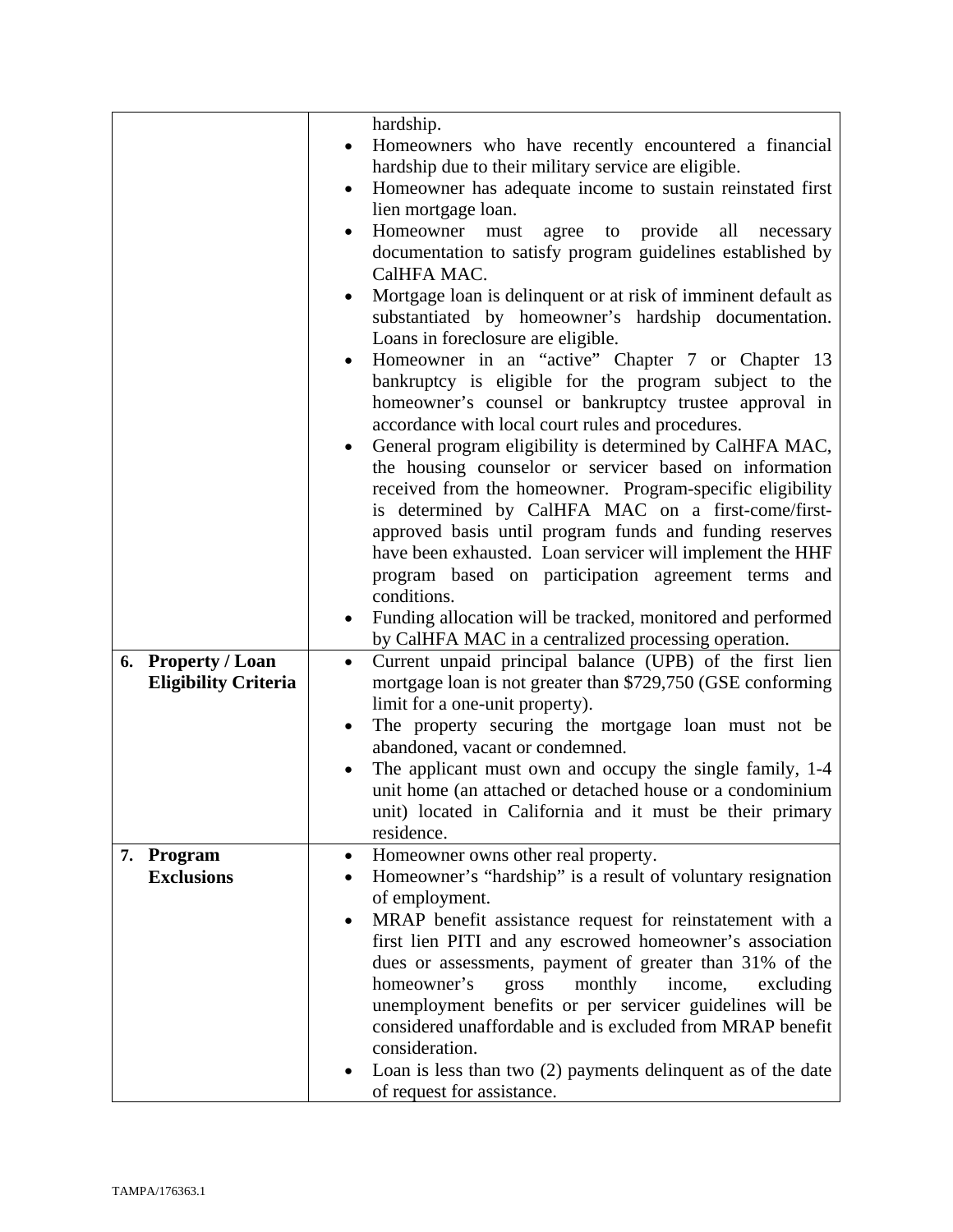| 8. Structure of          | CalHFA MAC will structure the assistance as a non-recourse, non-     |
|--------------------------|----------------------------------------------------------------------|
| <b>Assistance</b>        | interest bearing subordinate loan in favor of the Eligible Entity    |
|                          | (CalHFA MAC) secured by a junior lien recorded against the           |
|                          | property in the amount of the HHF assistance. At the conclusion of   |
|                          | (3) three years, the subordinate loan will be released. Loan funds   |
|                          | will only be repaid to Eligible Entity (CalHFA MAC) in the event of  |
|                          | a sale or refinance with sufficient net equity proceeds prior to     |
|                          | forgiveness. Recovered funds will be recycled in order to provide    |
|                          | additional program assistance until December 31, 2017, at which      |
|                          | time any recovered funds will be returned to Treasury.               |
|                          |                                                                      |
|                          | After December 31, 2017, any remaining or returned funds will be     |
|                          | returned to Treasury.                                                |
| 9. Per Household         | Up to $$15,000$ per household (average funding of $$14,047.92$ ) for |
| <b>Assistance</b>        | and any escrowed homeowner's association dues or<br>PITI             |
|                          | assessments, arrearages (and in all cases, subject to the HHF        |
|                          | Program maximum benefit cap of \$50,000 with respect to monies       |
|                          | previously received under other HHF Programs, if any).               |
| 10. Duration of          | Available on a one-time only basis, per household.                   |
| <b>Assistance</b>        |                                                                      |
|                          |                                                                      |
| 11. Estimated            | Approximately 9,211. This figure is based on loans with unpaid       |
| <b>Number of</b>         | principal balances ranging from \$200,000 to \$400,000 with an       |
| Participating            | average funding of \$14,047.92.                                      |
| <b>Households</b>        |                                                                      |
|                          |                                                                      |
| 12. Program              | The statewide launch of MRAP was February 7, 2011 and it will        |
| Inception /              | continue up to three (3) years or until funding is fully reserved.   |
| <b>Duration</b>          |                                                                      |
| 13. Program              | MRAP will serve as a gateway to other loss mitigation programs       |
| <b>Interactions</b> with | including loan modification which may include principal reduction,   |
| <b>Other HFA</b>         | including other HHF Programs and the Principal Reduction             |
| <b>Programs</b>          | Program.                                                             |
| 14. Program              | MRAP will serve as a gateway to HAMP which may include               |
| <b>Interactions with</b> | principal reduction of homeowner's mortgage.                         |
| <b>HAMP</b>              |                                                                      |
| 15. Program Leverage     | CalHFA MAC will require that the servicer waive all accrued and      |
| with Other               | unpaid late charges and NSF fees for all payments funded with        |
| <b>Financial</b>         | MRAP benefits.                                                       |
| <b>Resources</b>         |                                                                      |
| 16. Qualify as an        | $\Box$ Yes<br>$\boxtimes$ No                                         |
| Unemployment             |                                                                      |
| Program                  |                                                                      |
|                          |                                                                      |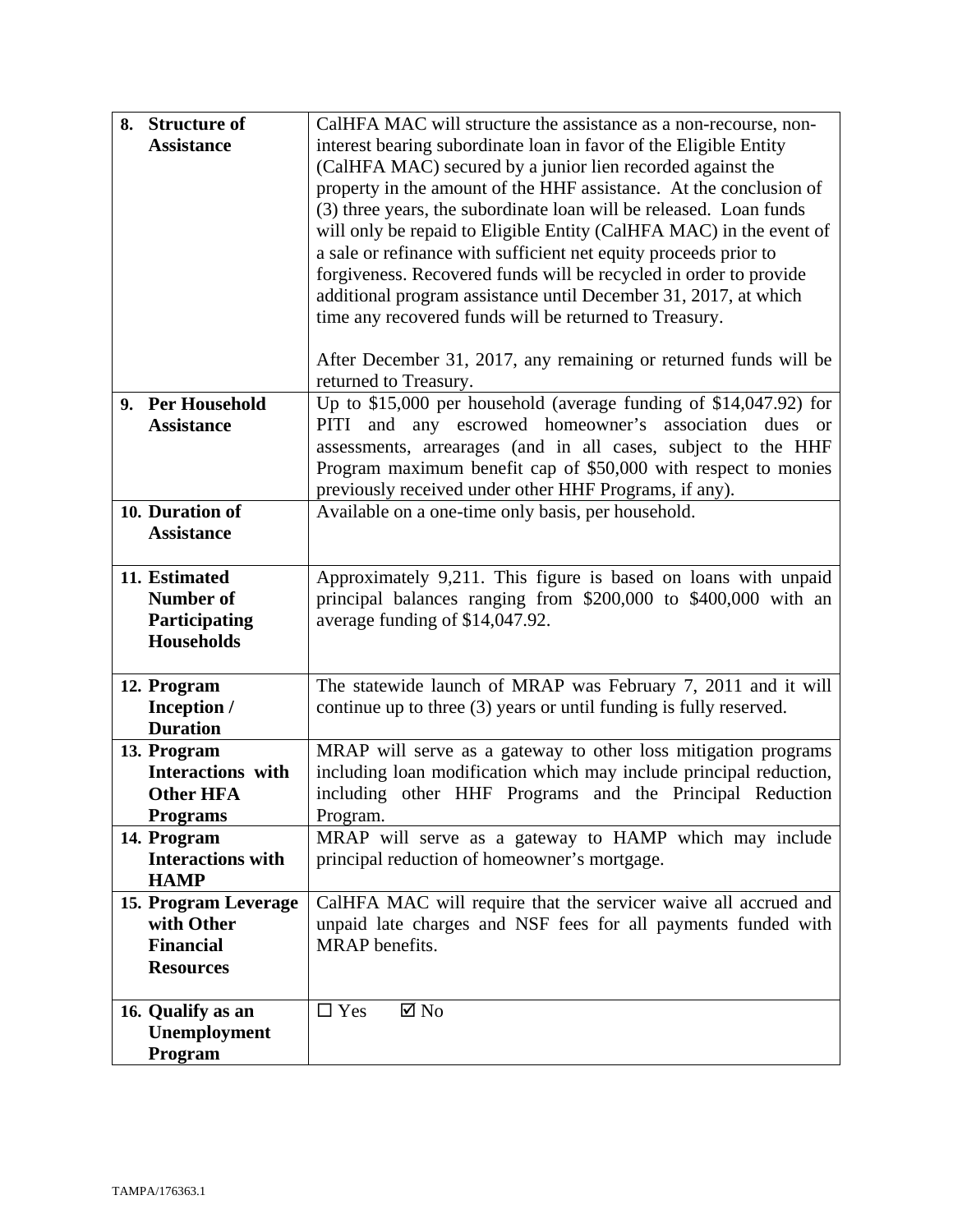# **California Housing Finance Agency Mortgage Assistance Corporation ("CalHFA MAC")**

# **PRINCIPAL REDUCTION PROGRAM**

|    | 1. Program                      | The Principal Reduction Program (PRP) is one of CalHFA MAC's          |
|----|---------------------------------|-----------------------------------------------------------------------|
|    | <b>Overview</b>                 | federally-funded programs developed with a goal to provide capital    |
|    |                                 | on a dollar-for-dollar matching basis with participating lenders to   |
|    |                                 | reduce over a three-year period the outstanding principal balances of |
|    |                                 |                                                                       |
|    |                                 | qualifying properties with negative equity.                           |
|    |                                 |                                                                       |
|    |                                 | PRP will provide monies to reduce the principal balance of the first  |
|    |                                 | mortgage loan for the purpose of establishing an appropriate level of |
|    |                                 | debt for eligible homeowners with qualifying properties.              |
|    | 2. Program Goals                | The PRP program will, in cooperation with participating lenders,      |
|    |                                 | leverage the HHF dollars by reducing the principal balances of        |
|    |                                 | underwater mortgages and provide an incentive for qualifying          |
|    |                                 | homeowners to remain in their homes during this period of steep       |
|    |                                 | declines in value.                                                    |
|    |                                 |                                                                       |
|    |                                 | A reduction in principal through PRP can achieve desired income       |
|    |                                 | ratios and affordability for a homeowner on the existing mortgage     |
|    |                                 | loan or can be used in conjunction with a loan modification.          |
|    | 3. Target Population            | PRP is designed to target low-to-moderate income homeowners and       |
|    | / Areas                         | address the needs of a homeowner's specific situation in lieu of      |
|    |                                 | targeting certain regions or counties.                                |
|    |                                 | \$790,488,123.52                                                      |
|    | 4. Program<br><b>Allocation</b> |                                                                       |
|    |                                 |                                                                       |
|    | (Excluding                      |                                                                       |
|    | <b>Administrative</b>           |                                                                       |
|    | <b>Expenses</b> )               |                                                                       |
| 5. | <b>Borrower</b>                 | Homeowner must qualify as a low-to-moderate income<br>$\bullet$       |
|    | <b>Eligibility Criteria</b>     | household, as follows:                                                |
|    |                                 | Low-to-moderate income of 120% or less of the<br>$\circ$              |
|    |                                 | HCD Area Median Income (as defined by the                             |
|    |                                 | State Department of Housing<br>California<br>and                      |
|    |                                 | Community Development), for a family of four, in                      |
|    |                                 | the county where homeowner resides.                                   |
|    |                                 | A loan financed in whole or in part by bonds that are<br>$\circ$      |
|    |                                 | tax-exempt under IRC section 143, the homeowner is                    |
|    |                                 | presumed to satisfy income limits.                                    |
|    |                                 | Homeowner must complete and sign a Hardship Affidavit /               |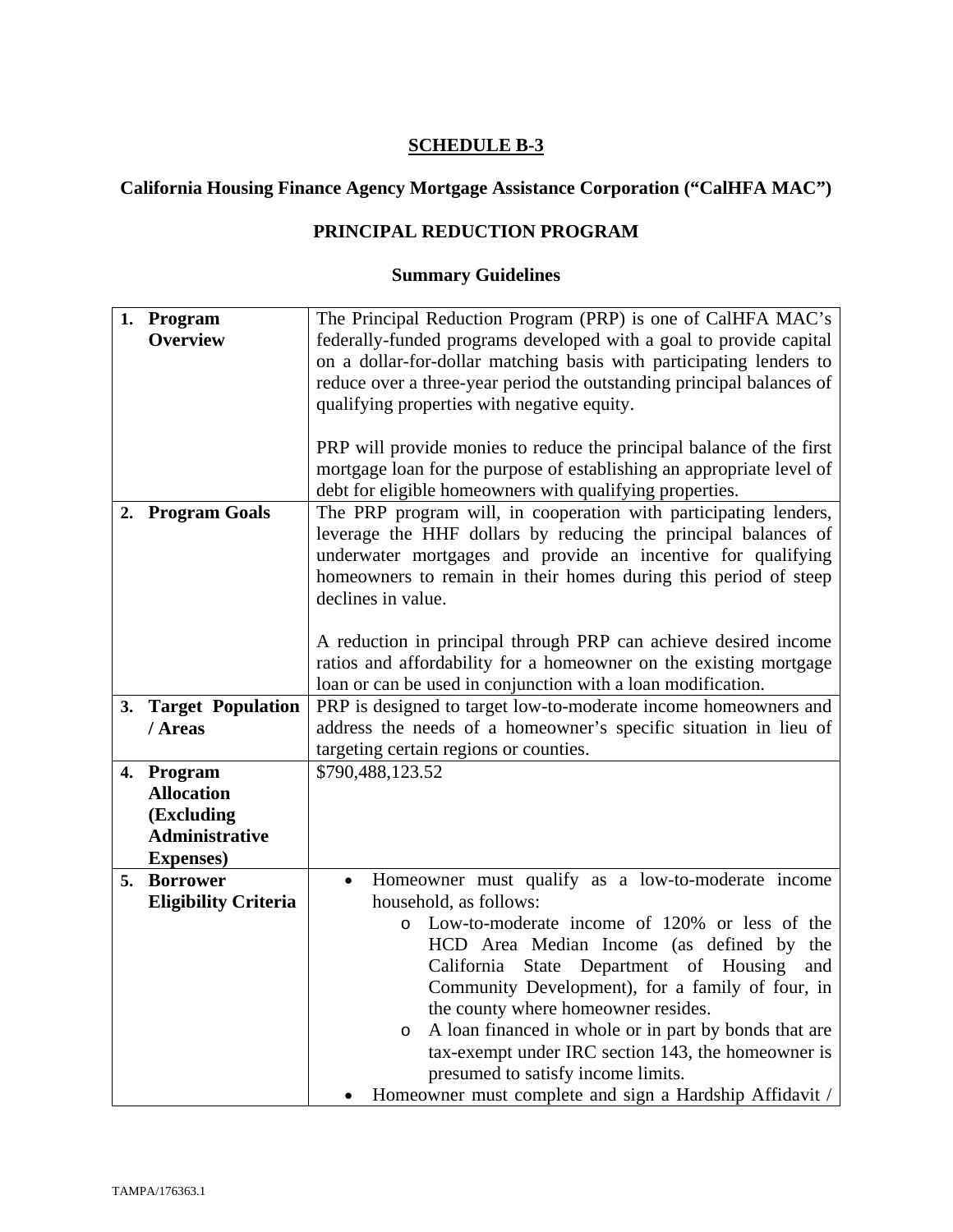|                             | 3rd Party Authorization documenting the reason for the                 |
|-----------------------------|------------------------------------------------------------------------|
|                             | hardship.                                                              |
|                             | Homeowners who have recently encountered a financial                   |
|                             | hardship due to their military service are eligible.                   |
|                             | Homeowner has adequate income to sustain modified<br>$\bullet$         |
|                             | mortgage payments per lender guidelines.                               |
|                             | Homeowner must agree to provide<br>all<br>necessary                    |
|                             | documentation to satisfy program guidelines established by             |
|                             | CalHFA MAC.                                                            |
|                             | Mortgage loan is delinquent or at risk of imminent default as<br>٠     |
|                             | substantiated by homeowner's hardship documentation.                   |
|                             | Loans in foreclosure are eligible.                                     |
|                             | Homeowner in an "active" Chapter 7 or Chapter 13                       |
|                             | bankruptcy is eligible for the program subject to the                  |
|                             | homeowner's counsel or bankruptcy trustee approval in                  |
|                             | accordance with local court rules and procedures.                      |
|                             | General program eligibility is determined by CalHFA MAC,               |
|                             | the housing counselor or servicer based on information                 |
|                             | received from the homeowner. Program-specific eligibility              |
|                             | is determined by CalHFA MAC on a first-come/first-                     |
|                             | approved basis until program funds and funding reserves                |
|                             | have been exhausted. Loan servicer will implement the HHF              |
|                             | program based on participation agreement terms and                     |
|                             | conditions.                                                            |
|                             | Funding allocation will be tracked, monitored and performed            |
|                             | by CalHFA MAC in a centralized processing operation.                   |
| 6. Property / Loan          | Property is encumbered by a first lien mortgage loan that<br>$\bullet$ |
| <b>Eligibility Criteria</b> | was originated on or before January 1, 2009.                           |
|                             | Current unpaid principal balance (UPB) of the first lien<br>٠          |
|                             | mortgage loan is not greater than \$729,750 (GSE conforming            |
|                             | limit for a one-unit property).                                        |
|                             | The property securing the mortgage loan must not be                    |
|                             | abandoned, vacant or condemned.                                        |
|                             | The applicant must own and occupy the single family, 1-4               |
|                             | unit home (an attached or detached house or a condominium              |
|                             | unit) located in California and it must be their primary               |
|                             | residence.                                                             |
| 7. Program                  | Homeowner owns other real property.<br>٠                               |
| <b>Exclusions</b>           | Homeowner's "hardship" is a result of voluntary resignation            |
|                             | of employment.                                                         |
|                             | Homeowner fails to satisfy lender underwriting guidelines.             |
|                             | ٠<br>LTV of 115% or less.<br>$\bullet$                                 |
|                             |                                                                        |
|                             | First lien PITI and any escrowed homeowner's association               |
|                             | dues or assessments, payments that are less than 31% of                |
|                             | homeowner's<br>monthly<br>gross<br>income,<br>excluding                |
|                             | unemployment benefits, are considered affordable and are               |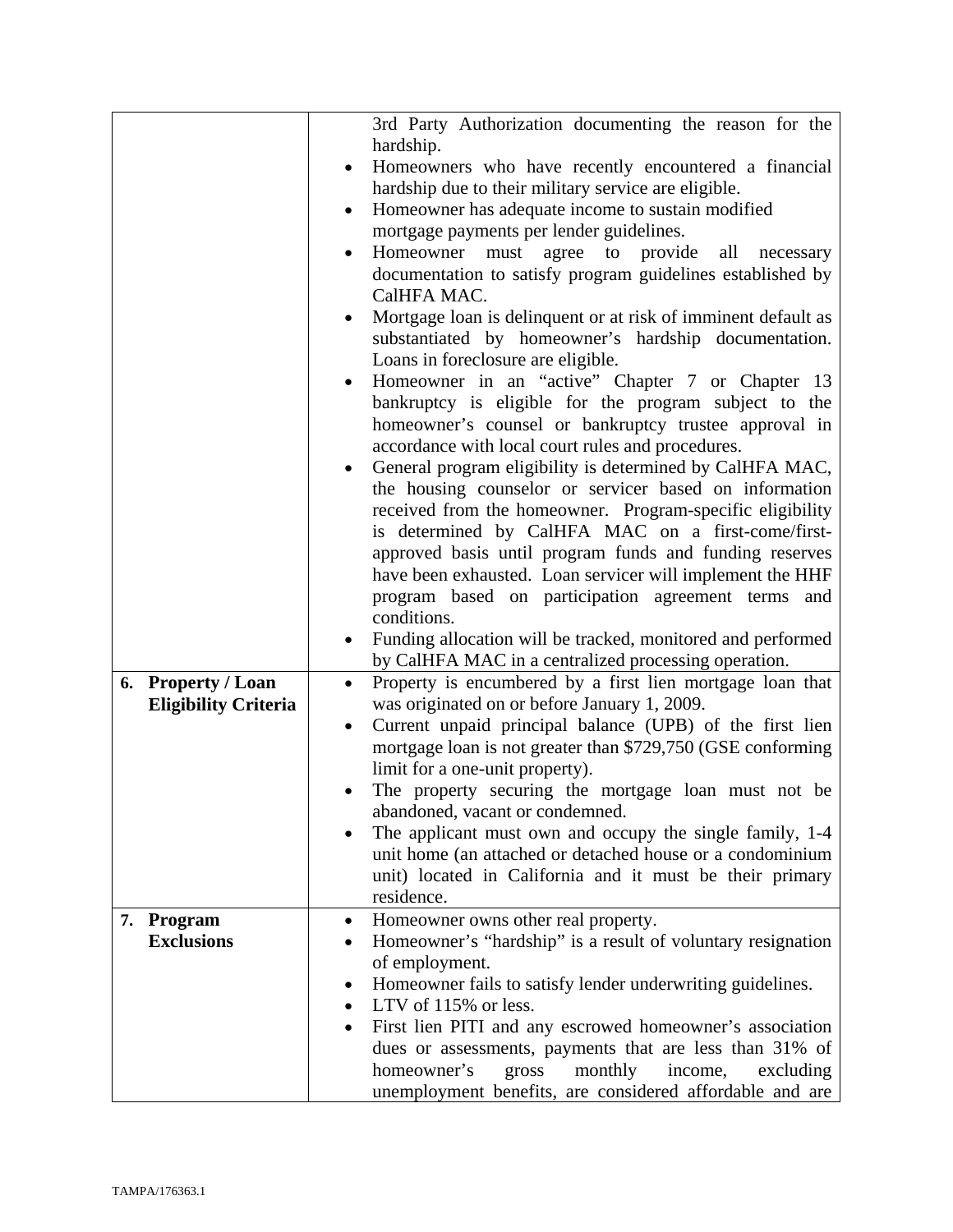|                                                                         | excluded from PRP benefit assistance eligibility.<br>Homeowner consummated a "cash-out" refinance of the<br>subject first lien mortgage property.<br>Refinancing for the sole purpose of obtaining a new<br>$\circ$<br>interest rate and loan term is permissible.<br>Costs associated with the first mortgage refinance<br>O<br>may be financed in the new loan.<br>Junior liens used to purchase the subject property<br>$\circ$<br>first mortgage property are not excluded from<br>eligibility.<br>Stand-alone second liens including home equity lines of<br>credit and FEMA funded low-cost loans to homeowners to                                                                                                                                                                                                                                                                                                                                                                                                                                                                                                      |
|-------------------------------------------------------------------------|-------------------------------------------------------------------------------------------------------------------------------------------------------------------------------------------------------------------------------------------------------------------------------------------------------------------------------------------------------------------------------------------------------------------------------------------------------------------------------------------------------------------------------------------------------------------------------------------------------------------------------------------------------------------------------------------------------------------------------------------------------------------------------------------------------------------------------------------------------------------------------------------------------------------------------------------------------------------------------------------------------------------------------------------------------------------------------------------------------------------------------|
|                                                                         | help pay for uninsured losses associated with natural<br>disasters are considered "cash-out."<br>Homeowners with<br>junior liens that meet this description are not eligible for<br>program assistance.                                                                                                                                                                                                                                                                                                                                                                                                                                                                                                                                                                                                                                                                                                                                                                                                                                                                                                                       |
| <b>Structure of</b><br>8.<br><b>Assistance</b>                          | In the event that CalHFA MAC receives less than 100% match by<br>the lender/servicer, CalHFA MAC will structure the assistance as a<br>non-recourse, non-interest bearing subordinate loan in favor of the<br>Eligible Entity (CalHFA MAC) secured by a junior lien recorded<br>against the property in the amount of the HHF assistance. At the<br>conclusion of (3) three years, the subordinate loan will be released.<br>Loan funds will only be repaid to Eligible Entity (CalHFA MAC) in<br>the event of a sale or refinance with sufficient net equity proceeds<br>prior to forgiveness. Recovered funds will be recycled in order to<br>provide additional program assistance until December 31, 2017, at<br>which time any recovered funds will be returned to Treasury.<br>If the lender/servicer matches the assistance in an amount equal to or<br>greater than 100% of the HHF Program assistance provided to the<br>homeowner, then the assistance is not required to be structured as a<br>loan to the homeowner.<br>After December 31, 2017, any remaining or returned funds will be<br>returned to Treasury. |
| 9. Per Household<br><b>Assistance</b>                                   | Up to \$50,000 per household (average funding of \$31,449.58), less<br>program monies previously received under other HHF Programs.                                                                                                                                                                                                                                                                                                                                                                                                                                                                                                                                                                                                                                                                                                                                                                                                                                                                                                                                                                                           |
| 10. Duration of<br><b>Assistance</b>                                    | Available on a one-time only basis, per household.                                                                                                                                                                                                                                                                                                                                                                                                                                                                                                                                                                                                                                                                                                                                                                                                                                                                                                                                                                                                                                                                            |
| 11. Estimated<br><b>Number of</b><br>Participating<br><b>Households</b> | Approximately 25,135. This figure is based on loans with unpaid<br>principal balances ranging from \$200,000 to \$400,000 with an<br>average funding of \$31,449.58.                                                                                                                                                                                                                                                                                                                                                                                                                                                                                                                                                                                                                                                                                                                                                                                                                                                                                                                                                          |
| 12. Program<br>Inception /<br><b>Duration</b>                           | The statewide launch of PRP was February 7, 2011 and it will<br>continue up to three (3) years or until funding is fully reserved.                                                                                                                                                                                                                                                                                                                                                                                                                                                                                                                                                                                                                                                                                                                                                                                                                                                                                                                                                                                            |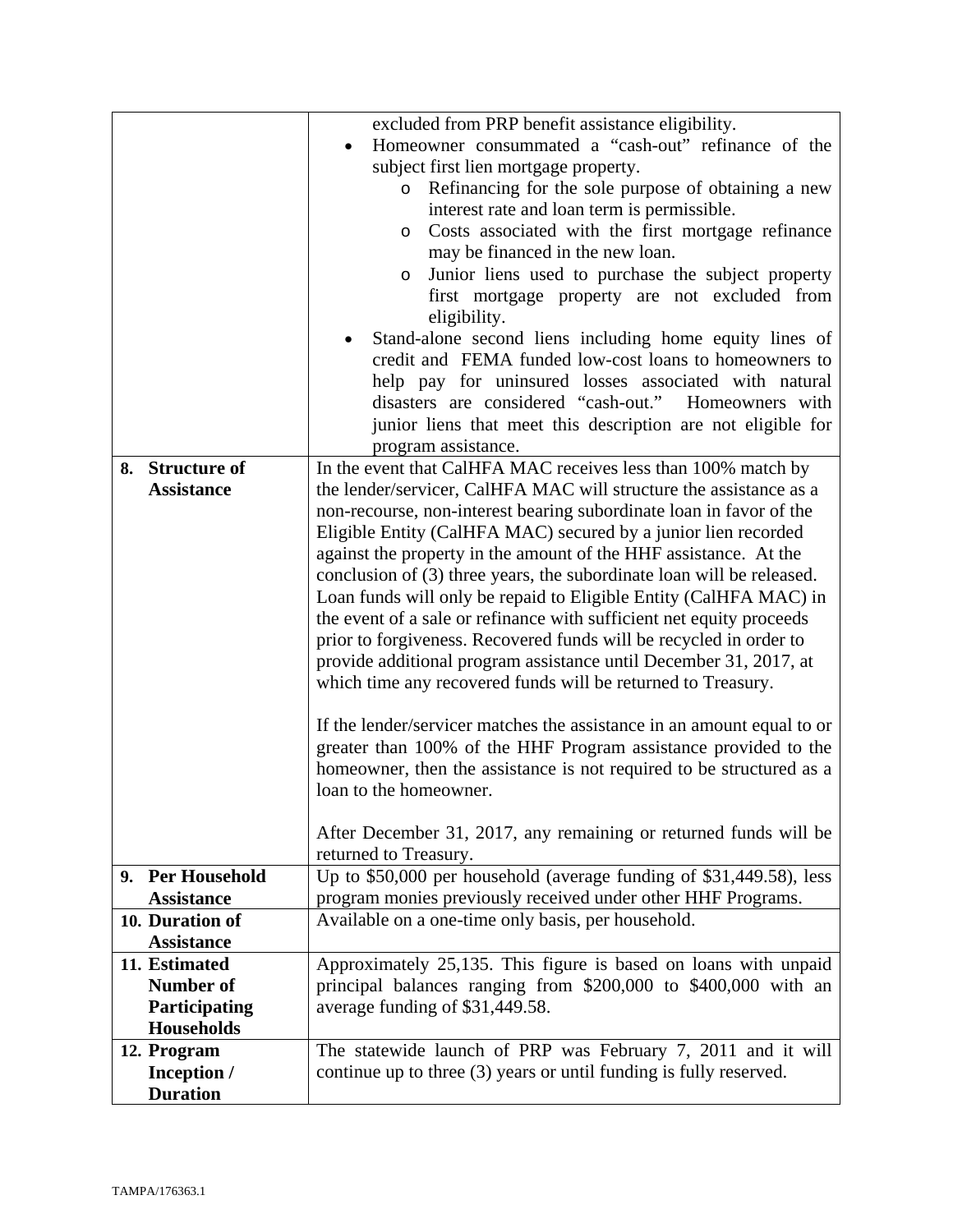| 13. Program              | PRP may be used in conjunction with MRAP aimed<br>at                |
|--------------------------|---------------------------------------------------------------------|
| Interactions with        | reinstatement.                                                      |
| <b>Other HFA</b>         |                                                                     |
| <b>Programs</b>          |                                                                     |
| 14. Program              | PRP may work in conjunction with a standard HAMP modification       |
| <b>Interactions with</b> | to help eligible homeowners achieve desired income ratios and       |
| <b>HAMP</b>              | affordability. PRP may not be combined or used in conjunction with  |
|                          | the HAMP Principal Reduction Alternative (PRA). PRP layering        |
|                          | with HAMP PRA is strictly prohibited. PRP funds are not eligible in |
|                          | any combination to qualify for HAMP PRA investor incentive          |
|                          | compensation.                                                       |
| 15. Program Leverage     | The goal of the program is for the applicable servicer/lender to    |
| with Other               | match PRP funds on a dollar-for-dollar basis. The servicer/lender's |
| <b>Financial</b>         | matching funds will be paid no later than at the time of CalHFA     |
| <b>Resources</b>         | MAC program funding.                                                |
|                          |                                                                     |
|                          | CalHFA MAC will require that the servicer waive all accrued and     |
|                          | unpaid late charges and NSF fees at the time the modification       |
|                          | agreement is completed                                              |
| 16. Qualify as an        | $\boxtimes$ No<br>$\Box$ Yes                                        |
| Unemployment             |                                                                     |
| <b>Program</b>           |                                                                     |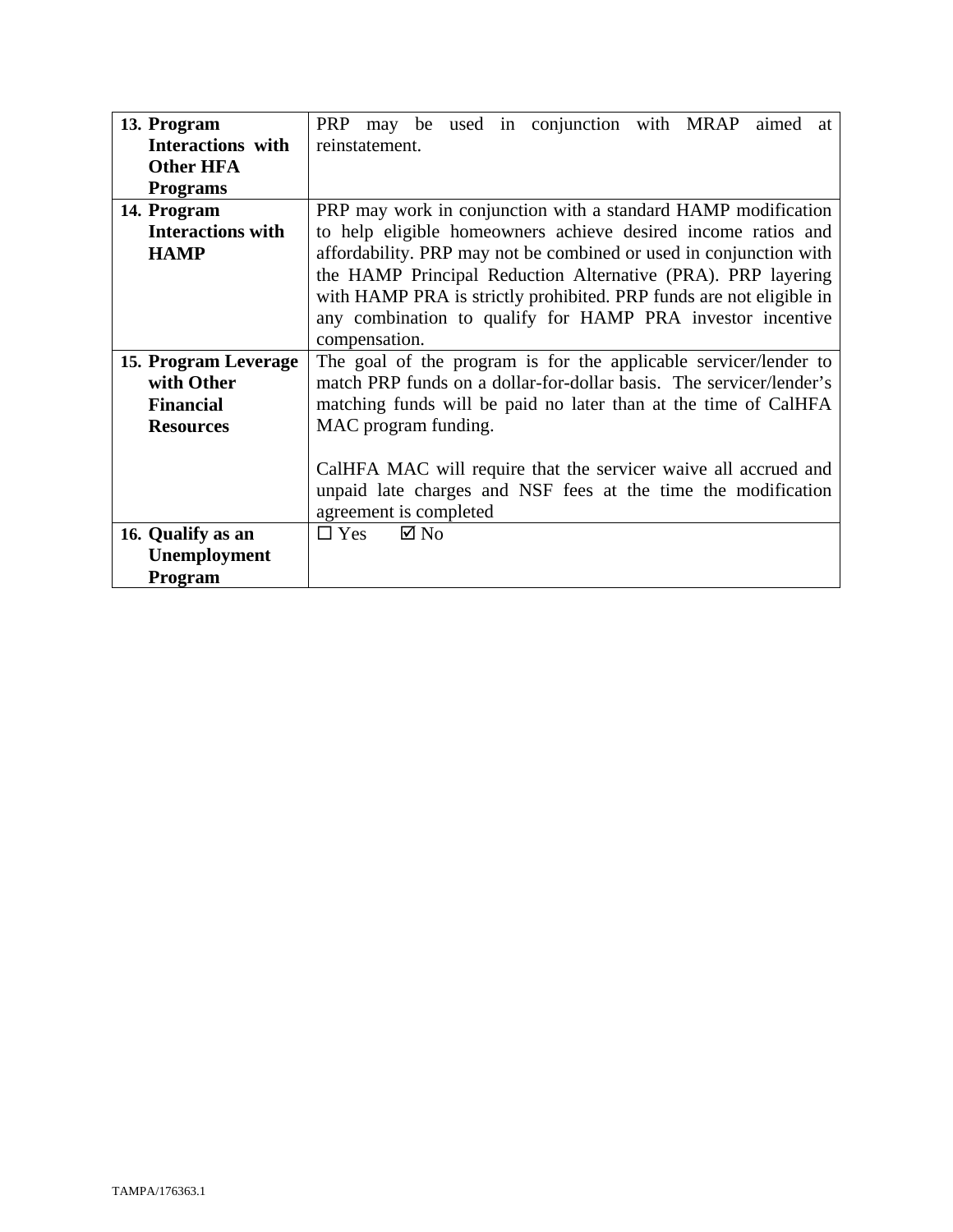# **California Housing Finance Agency Mortgage Assistance Corporation ("CalHFA MAC")**

# **THE TRANSITION ASSISTANCE PROGRAM**

|    | 1. Program                  | The Transition Assistance Program (TAP) is one of CalHFA MAC's       |
|----|-----------------------------|----------------------------------------------------------------------|
|    | <b>Overview</b>             | federally-funded programs developed to provide<br>eligible           |
|    |                             | homeowners with transition assistance when it is determined that     |
|    |                             | they can no longer afford their home.                                |
|    |                             |                                                                      |
|    |                             | TAP will be used in conjunction with short sale and deed-in-lieu     |
|    |                             | programs to help homeowners make a smooth transition to housing.     |
|    |                             | Homeowners will be required to occupy and maintain the property      |
|    |                             | until the home is sold or returned to the lender as negotiated.      |
|    |                             |                                                                      |
|    |                             | Program funds would be available on a one-time only basis up to      |
|    |                             | \$5,000 per household and can be used or layered with other CalHFA   |
|    |                             | MAC HHF Programs. Funds will be sent to the servicer or              |
|    |                             | homeowner after or in connection with the short sale or deed-in-lieu |
|    |                             | of foreclosure closing. Funds are intended to help the homeowner     |
|    |                             | secure new housing (e.g., rent, moving expenses, and security        |
|    |                             | deposits) and will be available for transition assistance counseling |
|    |                             | services.                                                            |
|    | 2. Program Goals            | CalHFA MAC envisions that these monies would be used to              |
|    |                             | complement other federal or lender programs designed specifically    |
|    |                             | to stabilize communities by providing assistance to homeowners       |
|    |                             |                                                                      |
|    |                             | who have suffered a financial hardship and as a result are no longer |
|    |                             | financially able to afford their mortgage payments.                  |
|    | 3. Target Population        | TAP is designed to target low-to-moderate income homeowners and      |
|    | / Areas                     | address the needs of a homeowner's specific situation in lieu of     |
|    |                             | targeting certain regions or counties.                               |
|    | 4. Program                  | \$32,300,000.00                                                      |
|    | <b>Allocation</b>           |                                                                      |
|    | (Excluding                  |                                                                      |
|    | <b>Administrative</b>       |                                                                      |
|    | <b>Expenses</b> )           |                                                                      |
| 5. | <b>Borrower</b>             | Homeowner must qualify as a low-to-moderate income<br>$\bullet$      |
|    | <b>Eligibility Criteria</b> | household, as follows:                                               |
|    |                             | Low-to-moderate income of 120% or less of the<br>$\circ$             |
|    |                             | HCD Area Median Income (as defined by the                            |
|    |                             | State Department of Housing<br>California<br>and                     |
|    |                             | Community Development), for a family of four, in                     |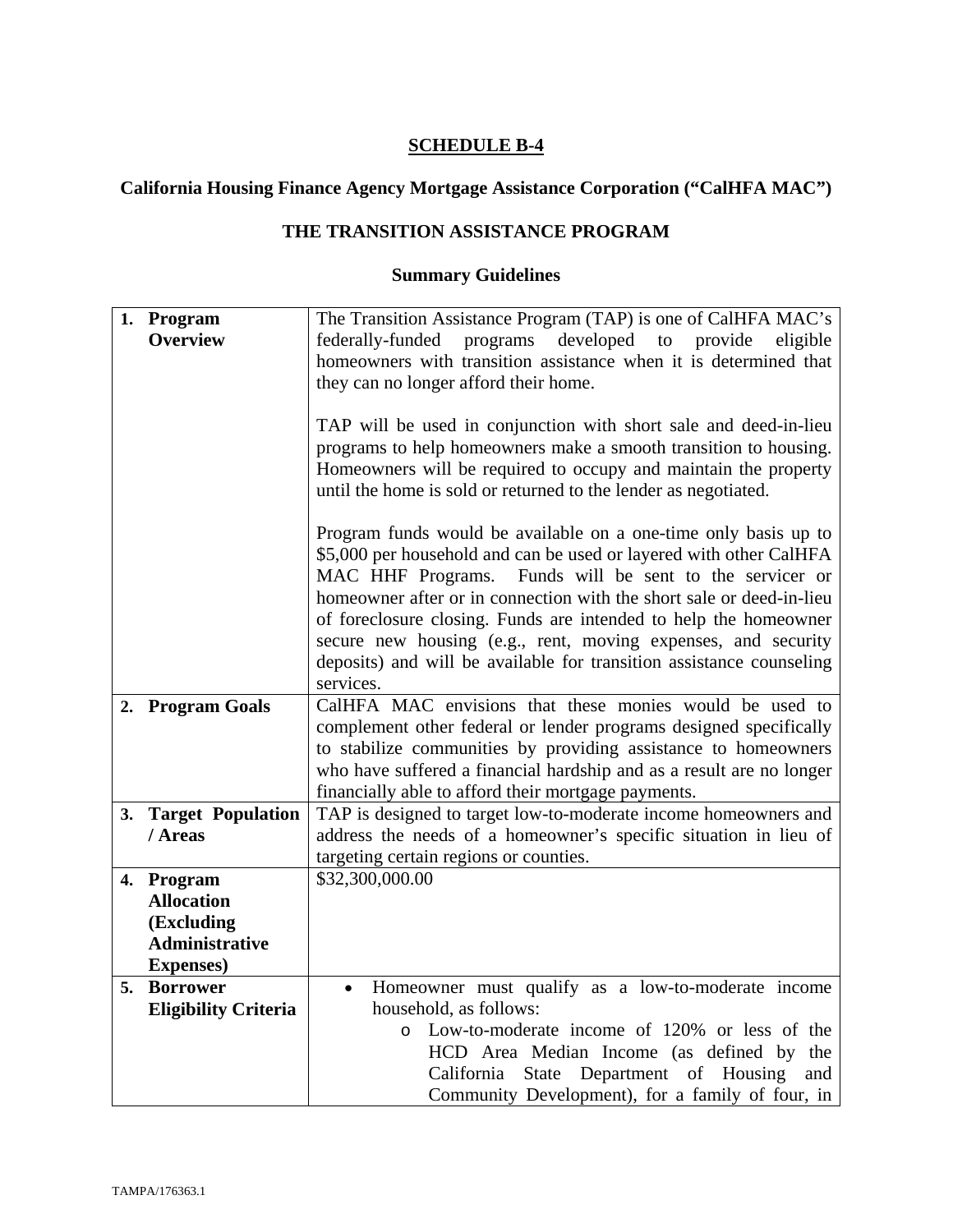|                             | the county where homeowner resides.                                   |
|-----------------------------|-----------------------------------------------------------------------|
|                             | A loan financed in whole or in part by bonds that are<br>$\circ$      |
|                             | tax-exempt under IRC section 143, the homeowner is                    |
|                             | presumed to satisfy income limits.                                    |
|                             | Homeowner must complete and sign a Hardship Affidavit /               |
|                             | 3rd Party Authorization documenting the reason for the                |
|                             | hardship.                                                             |
|                             | Homeowners who have recently encountered a financial                  |
|                             | hardship due to their military service are eligible.                  |
|                             | Homeowner<br>agree<br>to<br>provide<br>must<br>all<br>necessary<br>٠  |
|                             | documentation to satisfy program guidelines established by            |
|                             | CalHFA MAC.                                                           |
|                             | Mortgage loan is delinquent or at risk of imminent default as         |
|                             | substantiated by homeowner's hardship documentation.                  |
|                             | Loans in foreclosure are eligible.                                    |
|                             | Homeowner in an "active" Chapter 7 or Chapter 13                      |
|                             | bankruptcy is eligible for the program subject to the                 |
|                             | homeowner's counsel or bankruptcy trustee approval of the             |
|                             | use of funds as required by the program guidelines in                 |
|                             | accordance with local court rules and procedures.                     |
|                             | General program eligibility is determined by CalHFA MAC,              |
|                             | the housing counselor or servicer based on information                |
|                             | received from the homeowner. Program-specific eligibility             |
|                             | is determined by CalHFA MAC on a first-come/first-                    |
|                             | approved basis until program funds and funding reserves               |
|                             | have been exhausted. Loan servicer will implement the HHF             |
|                             | program based on participation agreement terms and                    |
|                             | conditions.                                                           |
|                             | Funding allocation will be tracked, monitored and performed           |
|                             | by CalHFA MAC in a centralized processing operation.                  |
| 6. Property / Loan          | Current unpaid principal balance (UPB) of the first lien<br>$\bullet$ |
| <b>Eligibility Criteria</b> | mortgage loan is not greater than \$729,750 (GSE conforming           |
|                             | limit for a one-unit property).                                       |
|                             | The property securing the mortgage loan must not be                   |
|                             | abandoned, vacant or condemned.                                       |
|                             | The applicant must own and occupy the single family, 1-4              |
|                             | unit home (an attached or detached house or a condominium             |
|                             | unit) located in California and it must be their primary              |
|                             | residence.                                                            |
| 7. Program                  | Homeowner owns other real property.<br>$\bullet$                      |
| <b>Exclusions</b>           |                                                                       |
|                             |                                                                       |
| 8. Structure of             | TAP assistance will not be structured as a loan.                      |
| <b>Assistance</b>           |                                                                       |
|                             | After December 31, 2017, any remaining or returned funds will be      |
|                             | returned to Treasury.                                                 |